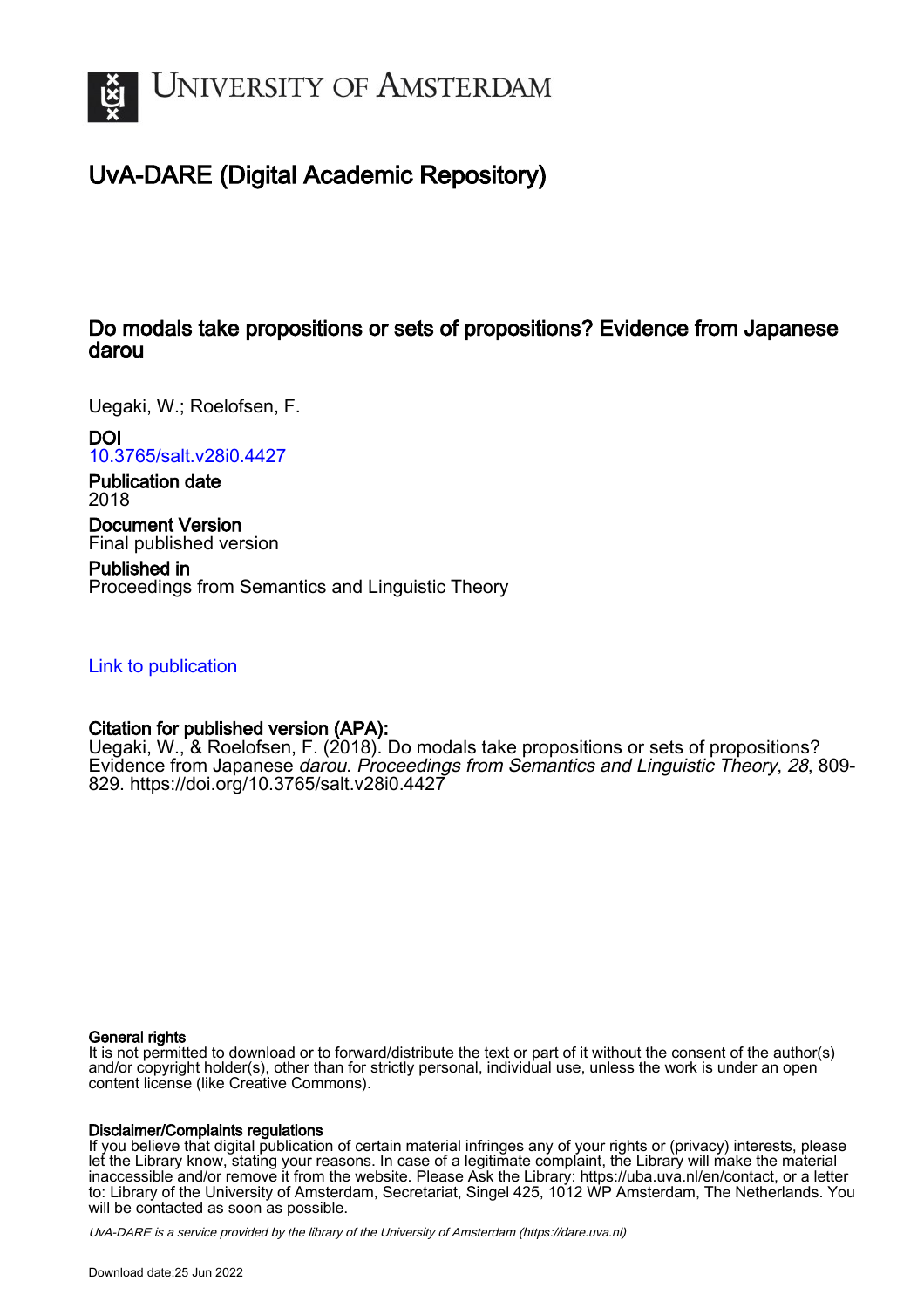Wataru Uegaki *LUCL, Leiden University* Floris Roelofsen *ILLC, University of Amsterdam*

Abstract The Japanese modal particle *darou* can take either a declarative or an interrogative prejacent ([Hara](#page-19-0) [2006](#page-19-0); [Hara & Davis](#page-19-1) [2013](#page-19-1)). We point out, however, that its interrogative-embedding use cannot be *reduced* to its declarative-embedding use. This is problematic under the standard assumption that modal operators always apply to *propositions*, but not under more recent proposals which take modal operators to apply to sets of propositions. We develop a detailed account of *darou*, capturing its non-reductive nature as well as its puzzling interaction with intonation [\(Hara](#page-19-2) [2015](#page-19-2)).

Keywords: modality; responsive predicates; clause embedding; inquisitive semantics.

# 1 Introduction

Modal operators are traditionally taken to apply to propositions. For instance, in (1) the modal predicate *know* is taken to apply to the proposition expressed by its declarative complement *that Amy left*.

<span id="page-1-0"></span>(1) John knows that Amy left.

But what if *know* is combined with an interrogative complement, as in (2)?

<span id="page-1-1"></span>(2) John knows who left.

Clause-embedding predicates that take both declarative and interrogative complements are called *responsive* predicates. Under the traditional view, the interrogativeembedding use of responsive predicates is *reduced* to their declarative-embedding use (e.g., [Karttunen](#page-20-0) [1977;](#page-20-0) [Heim](#page-19-3) [1994](#page-19-3); [Lahiri](#page-20-1) [2000](#page-20-1); [Spector & Egré](#page-20-2) [2015](#page-20-2)). For instance, (2) may be analyzed as in (3):

<sup>\*</sup> We thank Yurie Hara, Satoshi Tomioka, Malte Zimmermann, and audiences at the Selection Fest 2017 and SALT 28 for helpful comments and discussion. We also gratefully acknowledge financial support from the European Research Council (ERC, grant agreement number 680220) and from the Netherlands Organisation for Scientific Research (NWO, grant number IG.18.023).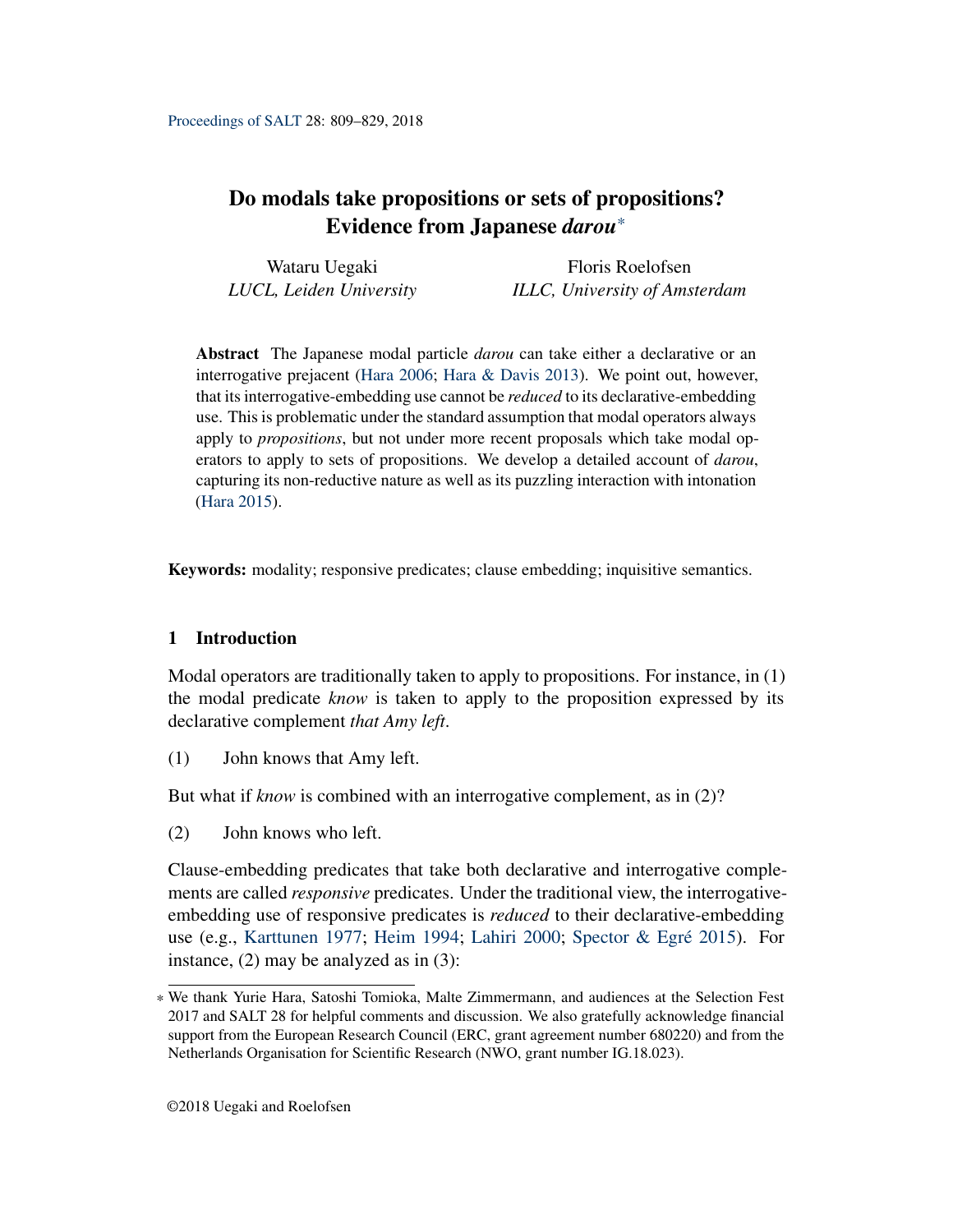(3) For some proposition *p* that is an answer to the question expressed by the complement *who left*, John knows *p*.

Thus, whether *know* syntactically combines with a declarative or an interrogative complement, semantically it is always taken to apply to a proposition.

Another, more recent view is that modals always apply to sets of propositions [\(Ciardelli & Roelofsen](#page-19-4) [2015](#page-19-4), [2018;](#page-19-5) [Uegaki](#page-20-3) [2015](#page-20-3); [Theiler, Roelofsen & Aloni](#page-20-4) [2018\)](#page-20-4). Under this view, both declarative and interrogative complements denote sets of propositions. In the case of declarative complements this set only has one element (or, in inquisitive semantics, only one *maximal* element). On the other hand, in the case of interrogative complements it contains multiple propositions. For in-stance, in [\(1\)](#page-1-0) *know* may be taken to apply to the singleton set  $\{\lambda w.Amy \text{ left in } w\}$ , and in [\(2\)](#page-1-1) it may be taken to apply to the set of propositions  $\{\lambda w.d \text{ left in } w \mid d \in D\}$ . Thus, the interrogative-embedding use of *know* does not need to be reduced to its declarative-embedding use; rather, it is possible to define an entry for *know* which applies uniformly to both types of complement.

[George](#page-19-6) [\(2011](#page-19-6), [2013](#page-19-7)) develops an argument against the reductive approach based on the observation that the truth of an interrogative knowledge ascription cannot always be characterized purely in terms of true propositional knowledge—false beliefs are sometimes also relevant. For instance, for (4) to be true it is not only required that John knows a proposition of the form 'One can get an Italian newspaper at store *x*' but also that he does not believe any false propositions of this form.

(4) John knows where one can get an Italian newspaper.

[Elliott, Klinedinst, Sudo & Uegaki](#page-19-8) [\(2017\)](#page-19-8) develop another argument against the reductive approach, involving so-called predicates of relevance like *care* and *matter*. For instance, they note that (5a) cannot be analyzed reductively as in (5b).

- (5) a. It matters to John who left.
	- b. 'For some answer *p* to *who left*, it matters to John that *p*'

On the other hand, [George](#page-19-6) [\(2011](#page-19-6)) and [Spector & Egré](#page-20-2) [\(2015](#page-20-2)) raise a concern for the uniform, non-reductive approach, which is that it does not predict any constraints on the range of possible responsive predicate meanings. To illustrate this point, [Spector & Egré](#page-20-2) consider the fictitious verb *shknow*, which is equivalent to *know* when taking a declarative complement and equivalent to *wonder* when taking an interrogative complement. Under the reductive approach, such predicates are predicted not to exist in any language. On the uniform, non-reductive approach, such constraints are not directly predicted (though see [Theiler et al.](#page-20-4) [2018;](#page-20-4) [Uegaki](#page-20-5) [to appear](#page-20-5); [Steinert-Threlkeld](#page-20-6) [to appear](#page-20-6) for discussion of how certain constraints on the range of possible responsive predicates may be captured under this view).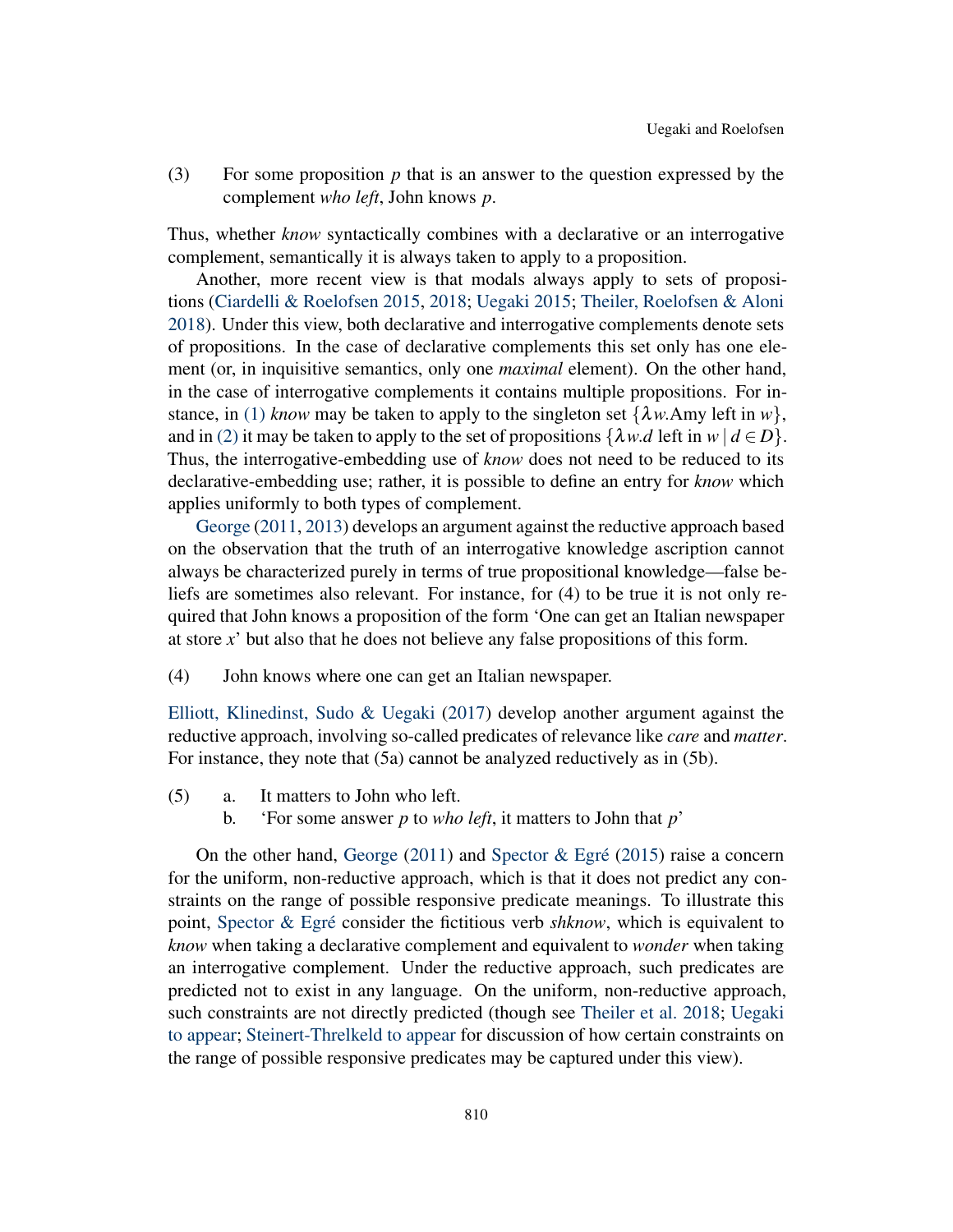The present paper offers new evidence for the uniform approach, coming from the Japanese modal particle *darou*, which behaves roughly like [Spector & Egré](#page-20-2)'s fictitious *shknow*. That is, when combined with a declarative clause, as in [\(6\),](#page-3-0) *darou* translates as 'I believe', while in the presence of the question particle *ka*, as in [\(7\)](#page-3-1), it translates as 'I wonder' ([Hara](#page-19-2) [2006;](#page-19-0) [Hara & Davis](#page-19-1) [2013](#page-19-1); Hara [2015\)](#page-19-2).<sup>[1](#page-3-2)</sup>

- <span id="page-3-0"></span>(6) Taro-wa utau-darou. Taro-TOP sing-DAROU 'I believe that Taro will sing.'
- <span id="page-3-1"></span>(7) Dare-ga utau-**darou**-ka. who-NOM sing-DAROU-Q 'I wonder who will sing.'

Crucially, the use of *darou* in (7) cannot be analyzed reductively: to wonder about a question is something quite different from believing one of the answers to that question.

We will develop an account of *darou* which captures its semantic contribution when combined with declarative and interrogative clauses, as well as its puzzling interaction with intonation (which will be discussed in some detail below). The account crucially relies on the assumption that declarative and interrogative clauses both denote sets of propositions, and that modal operators apply uniformly to both types of complement, taking sets of propositions as their input.<sup>[2](#page-3-3)</sup>

The structure of the paper is as follows. The empirical properties of *darou* are discussed in some detail in Section [2.](#page-3-4) The theoretical background for our proposal is given in Section [3,](#page-8-0) and the proposal itself is spelled out in Section [4](#page-10-0). Finally, Section [5](#page-18-0) concludes.

#### <span id="page-3-4"></span>2 Basic data and challenges

In this section, we present the basic data concerning the interpretation of *darou*, and discuss the challenges they present.

<span id="page-3-2"></span><sup>1</sup> [Roberts](#page-20-7) [\(2018](#page-20-7)) discusses an attitude predicate in Estonian, *mõtlema*, whose semantics is similar to Japanese *darou*. He similarly reaches the conclusion that modal operators generally apply to sets of propositions rather than to single propositions.

<span id="page-3-3"></span><sup>2</sup> Shortly before finalising the current paper, we became aware of [Hara](#page-19-9) [2017,](#page-19-9) [2018,](#page-19-10) which lays out an account of *darou* which is in some ways very similar to ours, yet also differs from it in several respects. A detailed comparison between the two accounts is left for future work, but we will highlight some salient differences in footnote [8.](#page-18-1)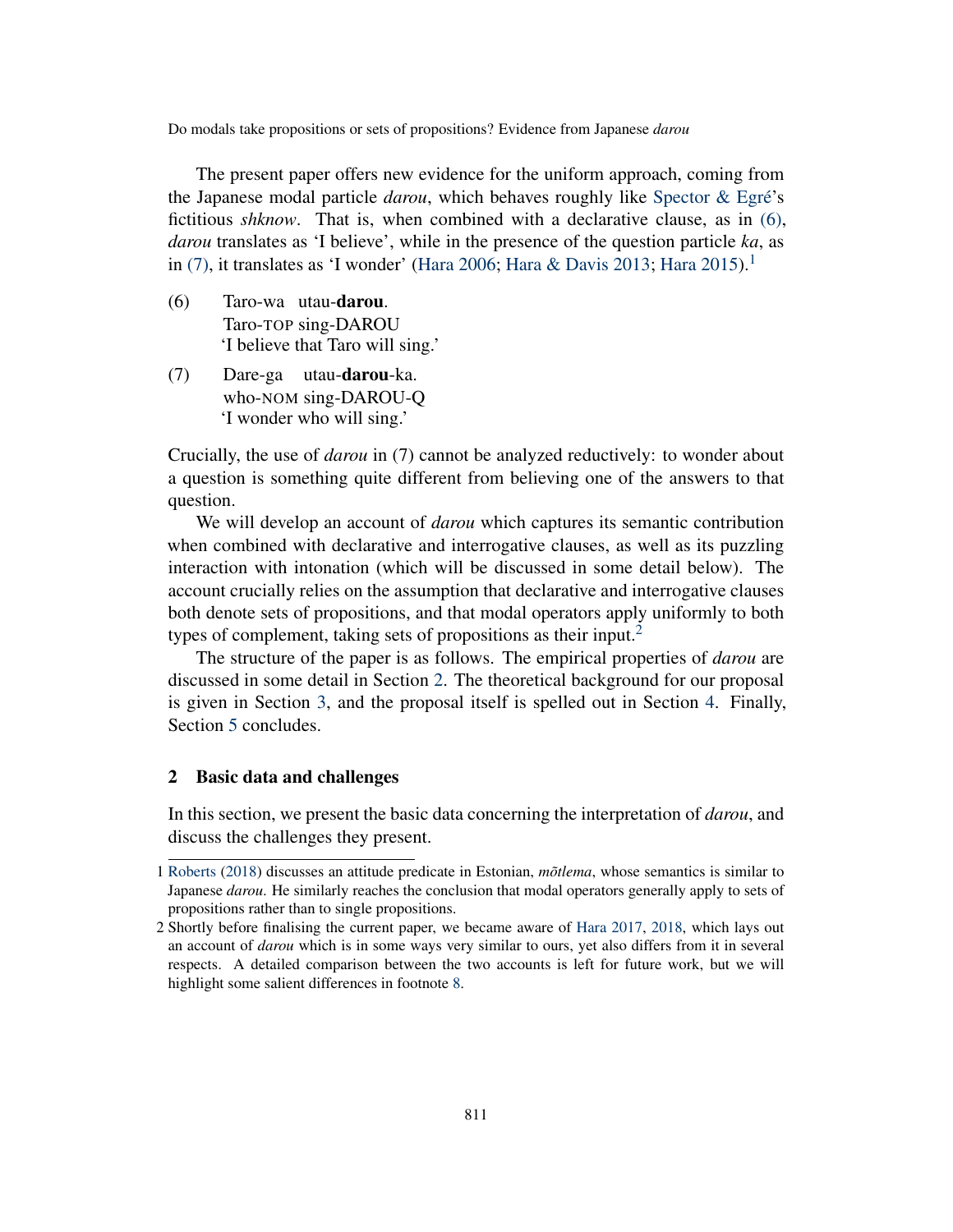#### 2.1 *Darou* is a responsive modal particle

Our starting point is the observation that *darou* can take either a declarative or an interrogative clause as its prejacent. This is shown in the following examples, where [\(8](#page-4-0)) involves a declarative clause and [\(9](#page-4-1)) involves interrogative clauses (a polar question for ([9a](#page-4-2)) and a *wh*-question for [\(9b](#page-4-3))):

<span id="page-4-0"></span>(8) Taro-ga Taro-NOM sing-DAROU utau-darou*↓*. 'I believe Taro will sing.' (*↓*: falling intonation)

- <span id="page-4-3"></span><span id="page-4-2"></span><span id="page-4-1"></span>(9) a. Taro-ga Taro-NOM sing-DAROU-Q utau-darou-ka*↓*. 'I wonder if Taro will sing.'
	- b. Dare-ga utau-darou-ka*↓*. who-NOM sing-DAROU-Q 'I wonder who will sing.'

This means that *darou* is a responsive modal particle, i.e., a particle that can take either a declarative or an interrogative prejacent. Roughly, *darou* contributes a meaning similar to 'I believe' when it embeds a declarative prejacent, as in ([8\)](#page-4-0), and a meaning similar to 'I wonder' when it embeds an interrogative prejacent, as in ([9\)](#page-4-1). We will refine the description of these interpretations as we discuss more data below.[3](#page-4-4)

Regarding the *darou-ka* sentences in [\(9](#page-4-1)), following [Hara](#page-19-0) [\(2006](#page-19-0), [2015\)](#page-19-2), we treat the interrogative clause headed by the question particle *ka* as scoping below *darou*, despite the surface order in which *ka* follows *darou*. That is, we take the sentences in [\(9](#page-4-1)) to have the following kind of LF structures:

(10) a. [[Taro sing]-KA]-DAROU b. [[who sing]-KA]-DAROU

There are several arguments supporting this semantic treatment of *darou-ka* sentences. The first argument comes from intonation. The sentences require a sentencefinal falling intonation, as indicated in ([9\)](#page-4-1), and are incompatible with a sentence-

<span id="page-4-4"></span><sup>3</sup> Another important aspect of the interpretation of *darou* is that it is an evidential particle, whose use is constrained by the nature of the 'evidence' the speaker has for the relevant belief. Based on observations in the earlier literature [\(Morimoto](#page-20-8) [1994;](#page-20-8) [Takubo](#page-20-9) [2001;](#page-20-9) [Sugimura](#page-20-10) [2004](#page-20-10)), [Hara](#page-19-0) ([2006](#page-19-0)) argues that *p*-*darou* is felicitous only if the speaker 'has an epistemic bias for *p* derived from reasoning and not from observable (direct or indirect) evidence' ([Hara](#page-19-0) [2006:](#page-19-0) 133–4). We will largely set aside the evidential aspect of *darou* in this paper, focusing on the compositional semantics of *darou* with different clause types. In footnote [5,](#page-11-0) we suggest a way to capture the evidential meaning of *darou* by fixing the 'modal base' appropriately, following [Hara](#page-19-0) ([2006\)](#page-19-0).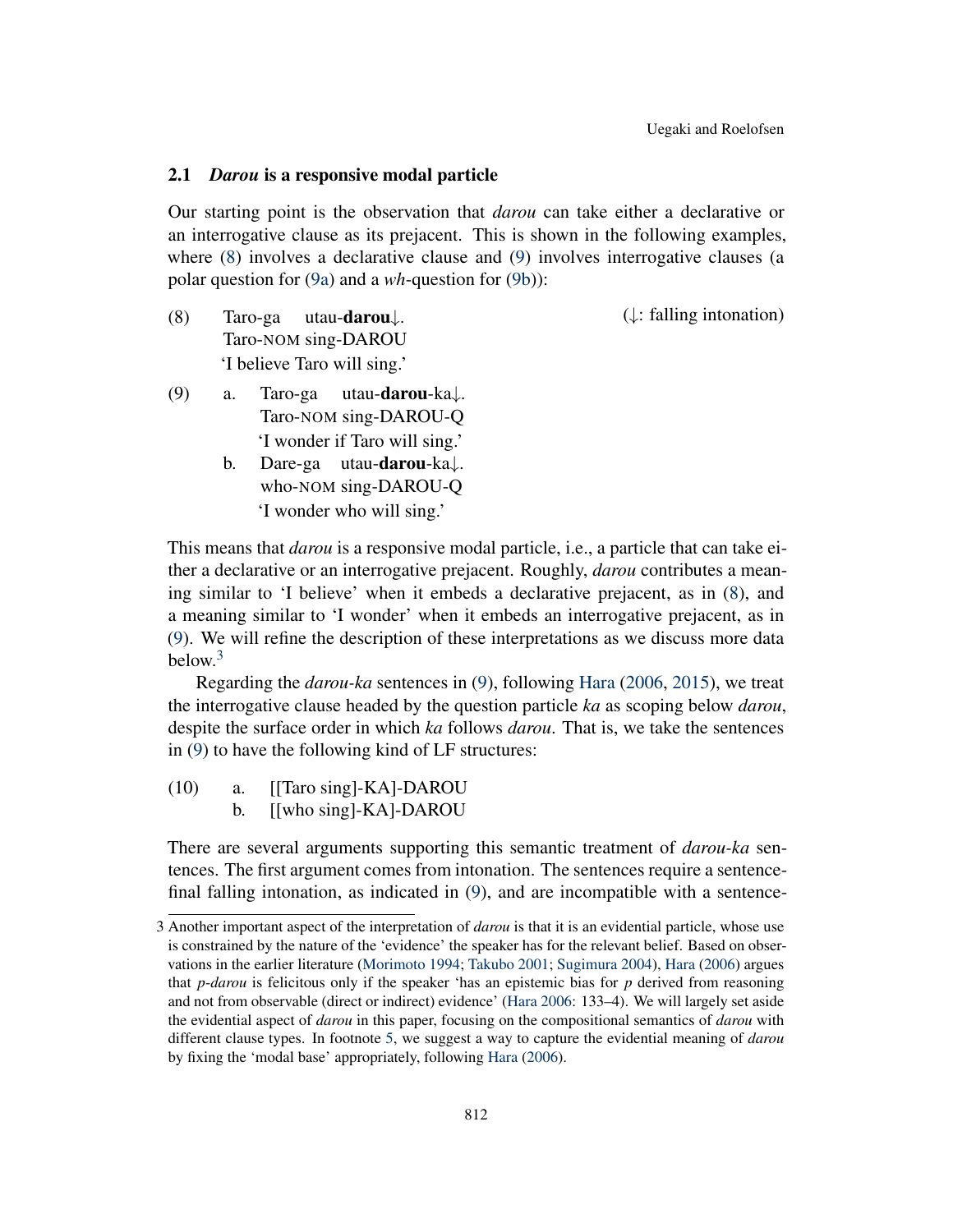final rise. This would be puzzling if *ka* were to scope over the entire sentences, inducing a matrix question interpretation. This is so because a matrix question ending with *ka* requires rising intonation, as exemplified below:

(11) Taro-wa utai-masu Taro-TOP sing-POLITE KA ka*↑* 'Will Taro sing?' (polar question)

Thus, the intonation of the *darou-ka* sentences in [\(9](#page-4-1)) is unexpected if *ka* scopes over the entire sentence to form a matrix question.

In addition to the intonational evidence, there is also semantic evidence suggesting that the *darou-ka* sentences in ([9\)](#page-4-1) are not matrix questions. In ([12\)](#page-5-0) below, it is shown that one cannot respond to the *darou-ka* sentences with 'Why are you asking *me* that question?':

<span id="page-5-0"></span>

| (12) | A: { Taro-wa / dare-ga } utau- <b>darou</b> -ka $\downarrow$ . | $(=(9a)/(9b))$ |  |
|------|----------------------------------------------------------------|----------------|--|
|      | B: #Nande watashi-ni sonna koto kiku-no?                       |                |  |
|      | why $I$ -DAT such thing ask-Q                                  |                |  |
|      | 'Why do you ask me such a thing?'                              |                |  |

Furthermore, in [\(13](#page-5-1)) below, it is shown that a *darou-ka* clause cannot be used as a response to 'What do you want to know?' while a corresponding clause without *darou* can be used for this purpose:

<span id="page-5-1"></span>

| (13) | A: Nani-o siri-tagat-teiru-no                                      |
|------|--------------------------------------------------------------------|
|      | what-ACC know-want-ASP-Q                                           |
|      | 'What do you want to know?'                                        |
|      | B: Watashi-ga shiri-tai-no-wa Taro/dare-ga                         |
|      | know-want-GEN-TOP Taro/who-NOM<br>l-NOM                            |
|      | utau-(#darou-)ka-desu.                                             |
|      | sing-DAROU-KA-COP                                                  |
|      | 'What I want to know is { whether (I believe) Taro will sing / who |
|      | will sing : (intended)                                             |

These observations point to the conclusion that the *darou-ka* sentences do not have question interpretations that are expected if *ka* scoped over *darou*.

At this point, we should acknowledge the fact that the question interpretation is not the only interpretation available for a sentence with *ka* with matrix scope. A *ka*-ending sentence can have an exclamative interpretation with a sentence-final fall, as shown below:

<span id="page-5-2"></span>(14) Taro-wa utai-masu ka*↓*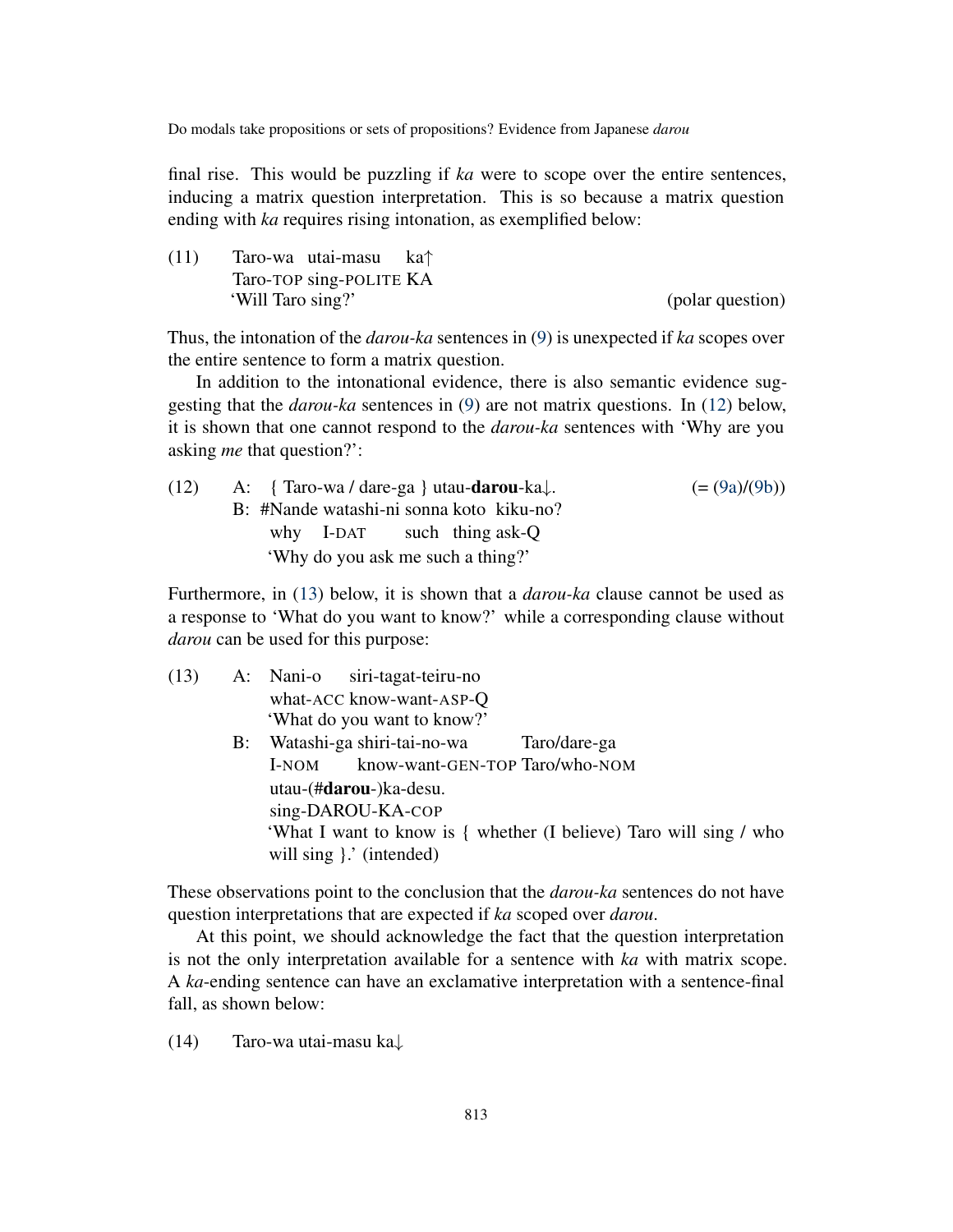'It is surprising that Taro will sing!' (exclamative)

However, it is evident that the sentences in [\(9](#page-4-1)) do not have exclamative interpretations along the same lines as ([14\)](#page-5-2). For example, ([9a\)](#page-4-2) does not have the interpretation 'It is surprising that I believe that Taro will sing!'. In particular, such an exclamative interpretation would entail the speaker's belief that Taro will sing, contrary to the fact that ([9a\)](#page-4-2) conveys the speaker's ignorance about whether Taro will sing. Thus, the interpretations of *darou-ka* sentences cannot be analyzed as a result of the matrix scope of *ka*, whether *ka* contributes a question interpretation or an exclamative interpretation. In our analysis presented below, we will argue that the empirically correct interpretation of *darou-ka* sentences can be derived by assuming that the question particle *ka* scopes below *darou*.

All in all, the above observations suggest that *darou* is a responsive modal particle, i.e., it can take either a declarative or an interrogative prejacent.

### 2.2 *Darou* is non-reducible

Given that *darou* is a responsive modal particle, a question arises as to whether we can adopt the *reductive view* in analyzing its meaning. That is, whether the semantic contribution of *darou* with interrogative prejacents can be reduced to that with declarative prejacents.

The interpretations observed in [\(8](#page-4-0)[-9](#page-4-1)) already suggest that *darou* is not amenable to a reductive treatment. To see this, let us consider a reductive account of *darou* in terms of a 'mention-some' reading, i.e., existential quantification over possible answers to the question:

# (15) A reductive treatment of *darou* (mention-some)

'*Q*-*darou*' iff for some answer *p* to *Q*, '*p*-*darou*'

This analysis is clearly incorrect because the interpretation of *Q*-*darou*, i.e., 'I wonder Q', does not mean that for some answer *p* to *Q*, *p*-*darou*, i.e., 'I believe *p*'. In fact, ([9\)](#page-4-1) conveys the speaker's ignorance about the answer to the question.

Now, existing reductive accounts of responsive predicates are more sophisticated than the simple existential semantics sketched in (15). In particular, [Karttunen](#page-20-0) [1977](#page-20-0) and much subsequent work employ (some version of) mention-all answers, treating *Q*-*darou* as having a stronger interpretation than (15), as follows:

# (16) A reductive treatment of *darou* (mention-all)

'*Q*-*darou*' iff for all true answers *p* to *Q*, '*p*-*darou*'

This too is clearly incorrect, again, as *Q*-*darou* does not entail that the speaker believes any specific answer to the question. In fact, all existing reductive accounts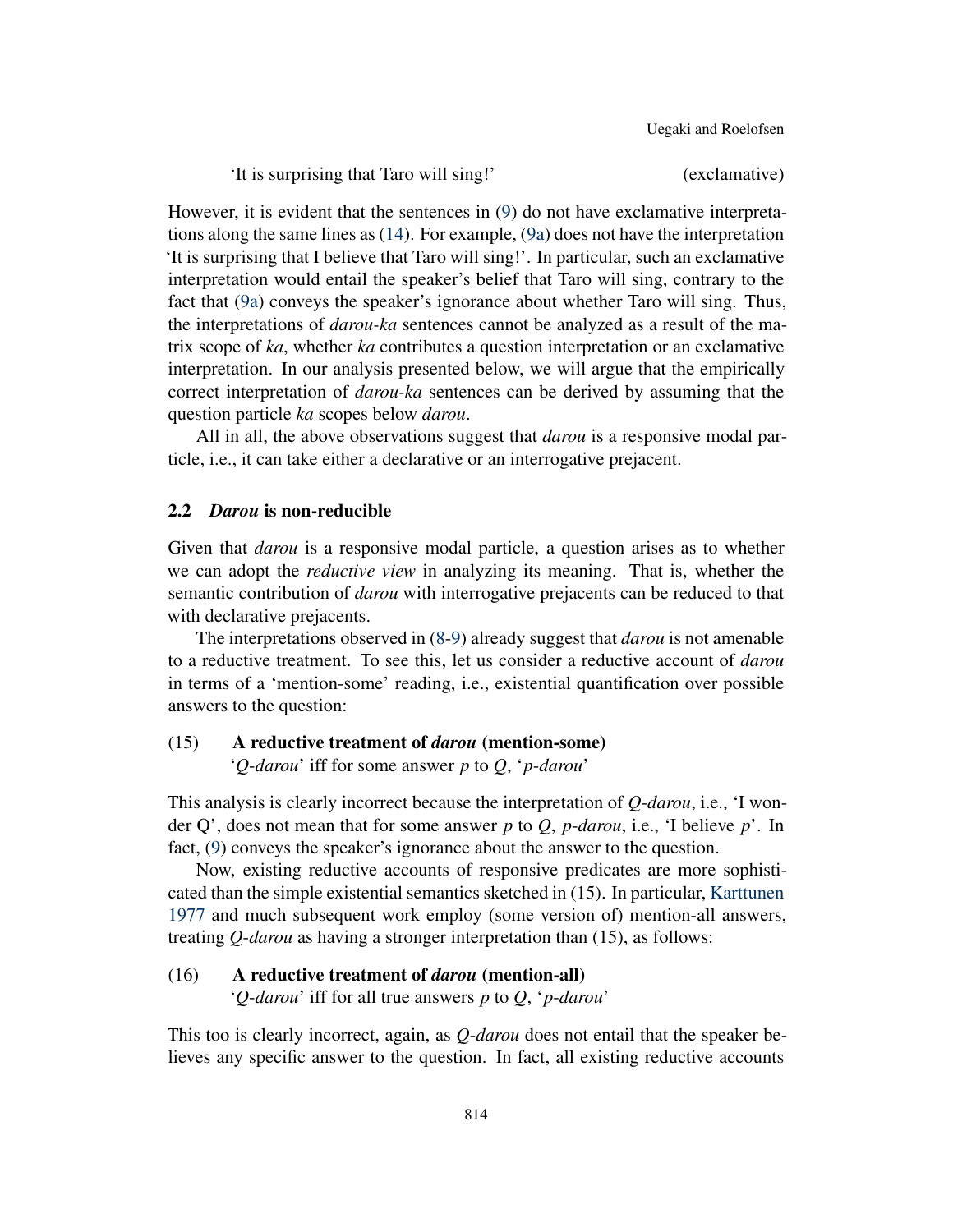employ a notion of answerhood that is at least as strong as the mention-some answer. Thus, these accounts suffer from the same problem as the incorrect prediction of the mention-some account in (15).

A more general argument for the non-reductive nature of *darou*, which does not only target all existing reductive approaches, but really any conceivable such account, goes as follows. Suppose Hanako and Mari are going to a wedding. They both know that some of the wedding guests will sing for the bride and groome. More specifically, they both believe that Taro will sing. Of all the other guests they don't have any expectations as to whether they will sing or not. Hanako would like to know who exactly will sing. Mari on the other hand is not really interested. In this scenario, both Hanako and Mari can truthfully utter [\(8](#page-4-0)), since they both expect that Taro will sing. Moreover, neither Hanako nor Mari can truthfully utter sentences which are obtained from ([8\)](#page-4-0) by replacing Taro by any other wedding guest. So, when it comes to *darou* sentences with declarative prejacents about who will sing at the wedding, exactly the same sentences can be truthfully uttered by Hanako and Mari. And yet, only Hanako can truthfully utter [\(9b](#page-4-3)) in this scenario, because only she is interested in who will sing. This makes a reductive account of *darou* sentences with interrogative prejacents impossible, no matter how this reduction is defined exactly.

Hence, *darou* is a *non-reductive* modal particle, which puts in the same class as other modal operators that have been shown to require a non-reductive treatment, i.e., 'false-answer-sensitive' predicates such as *know* and *forget* ([George](#page-19-6) [2011\)](#page-19-6), predicates of relevance such as *care* and *matter* [\(Elliott et al.](#page-19-8) [2017](#page-19-8)), and the Estonian epistemic-inquisitive attitude predicate *mõtlema* ([Roberts](#page-20-7) [2018](#page-20-7)). In [§4](#page-10-0), we will propose a non-reductive analysis of *darou*.

# 2.3 Effects of intonation

What makes *darou* even more interesting is its interaction with intonation ([Hara](#page-19-2) [2015\)](#page-19-2). As seen in [\(17\),](#page-7-0) with final rising intonation, *darou* with a declarative prejacent expresses a biased question, similar to English tag-questions. On the other hand, as briefly mentioned above, rising intonation is incompatible with *darou-ka*, as in [\(18\)](#page-7-1).

- <span id="page-7-0"></span>(17) Taro-wa utau-darou*↑*. 'Taro will sing, won't he?'
- <span id="page-7-2"></span><span id="page-7-1"></span>(18) a. \*Taro-wa utau-darou-ka*↑*.
	- b. \*Dare-ga utau-darou-ka*↑*.

Thus, rising intonation is compatible with *darou* when it embeds a declarative pre-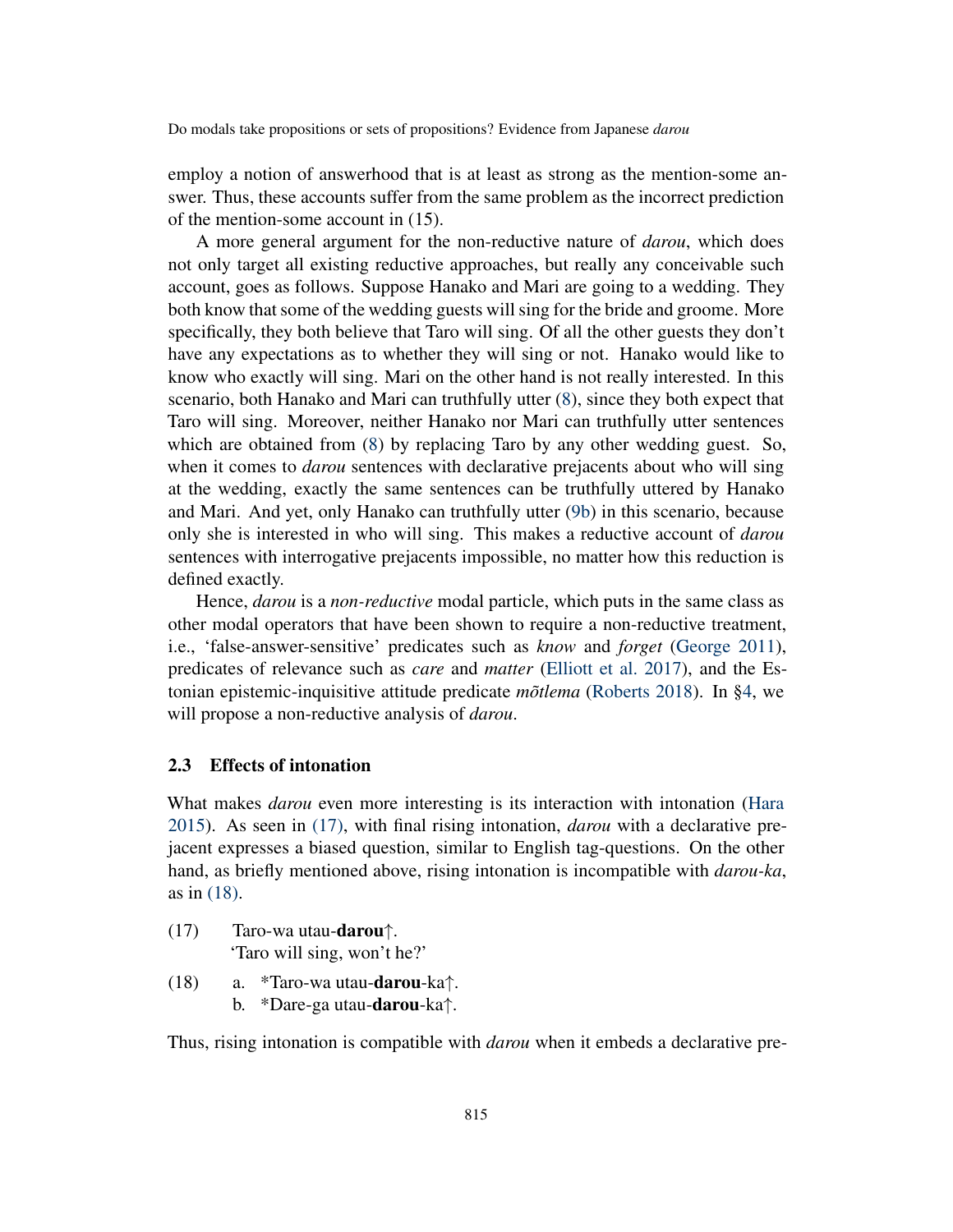jacent but not when it embeds an interrogative prejacent. A semantic analysis of *darou* has to account for this fact, in addition to its non-reductive nature. In the analysis to be presented in §[4,](#page-10-0) we will propose a concrete analysis of how intonation interacts compositionally with *darou* and *ka*, and why certain combinations turn out to be unacceptable given pragmatic considerations.

#### <span id="page-8-0"></span>3 Theoretical background

Our analysis of *darou* will be couched in *inquisitive epistemic logic* (IEL; [Ciardelli](#page-19-4) [& Roelofsen](#page-19-4) [2015](#page-19-4)). In IEL, declarative and interrogative clauses are taken to have the same kind of semantic value, i.e., sets of propositions. Modal operators are assumed to take such sets of propositions as their input. This makes it possible to account for non-reducible responsive modal particles like *darou*. In this section, we briefly specify the formal models assumed in IEL and the semantics of its logical operators. This will form the basis for our analysis of *darou*, *ka* and the relevant intonation patterns to be presented in §[4.](#page-10-0)

[Hara](#page-19-9) ([2017,](#page-19-9) [2018\)](#page-19-10) has independently developed a comparable IEL analysis of *darou*, making use of the fact that modals in IEL take sets of propositions to capture the behavior of *darou* as a responsive modal particle (see also footnotes [2](#page-3-3) and [8\)](#page-18-1).

#### 3.1 Models

An IEL model for a set  $\mathscr P$  of atomic sentences and a set  $\mathscr A$  of agents is a triple  $M = \langle W, V, \text{INQ}_{\mathscr{A}} \rangle$ , where:

- a. *W* is a set of POSSIBLE WORLDS,
- b.  $V : W \mapsto \mathcal{P}(\mathcal{P})$  is a VALUATION MAP, and
- c. INQ<sub> $\alpha$ </sub> =  $\{INQ_a \mid a \in \mathcal{A}\}\$ is a set of INQUISITIVE STATE MAPS, one for each agent  $a \in \mathcal{A}$ , mapping every world  $w \in \mathcal{W}$  to a downward-closed set of information states  $INQ_a(w)$ , namely those information states that settle the issues that *a* entertains in *w*.

Here,  $INQ_a(w)$  is called the INQUISITIVE STATE of *a* in *w*, and its union,  $\bigcup INQ_a(w)$ , represents the current information state of *a* in *w*, i.e.,  $DOX_a(w)$  in classical Hintikkan epistemic logic. That is, we have that  $∪ INQ<sub>a</sub>(w) = DOX<sub>a</sub>(w)$ . For further discussion of IEL models we refer to [Ciardelli & Roelofsen](#page-19-4) [2015](#page-19-4); [Ciardelli](#page-19-11) [2016](#page-19-11).

# 3.2 Semantics

The semantic value of a sentence  $\varphi$  in IEL,  $\lbrack \varphi \rbrack$ , is a downward-closed set of propositions, namely those propositions that support the information conveyed by  $\varphi$  (if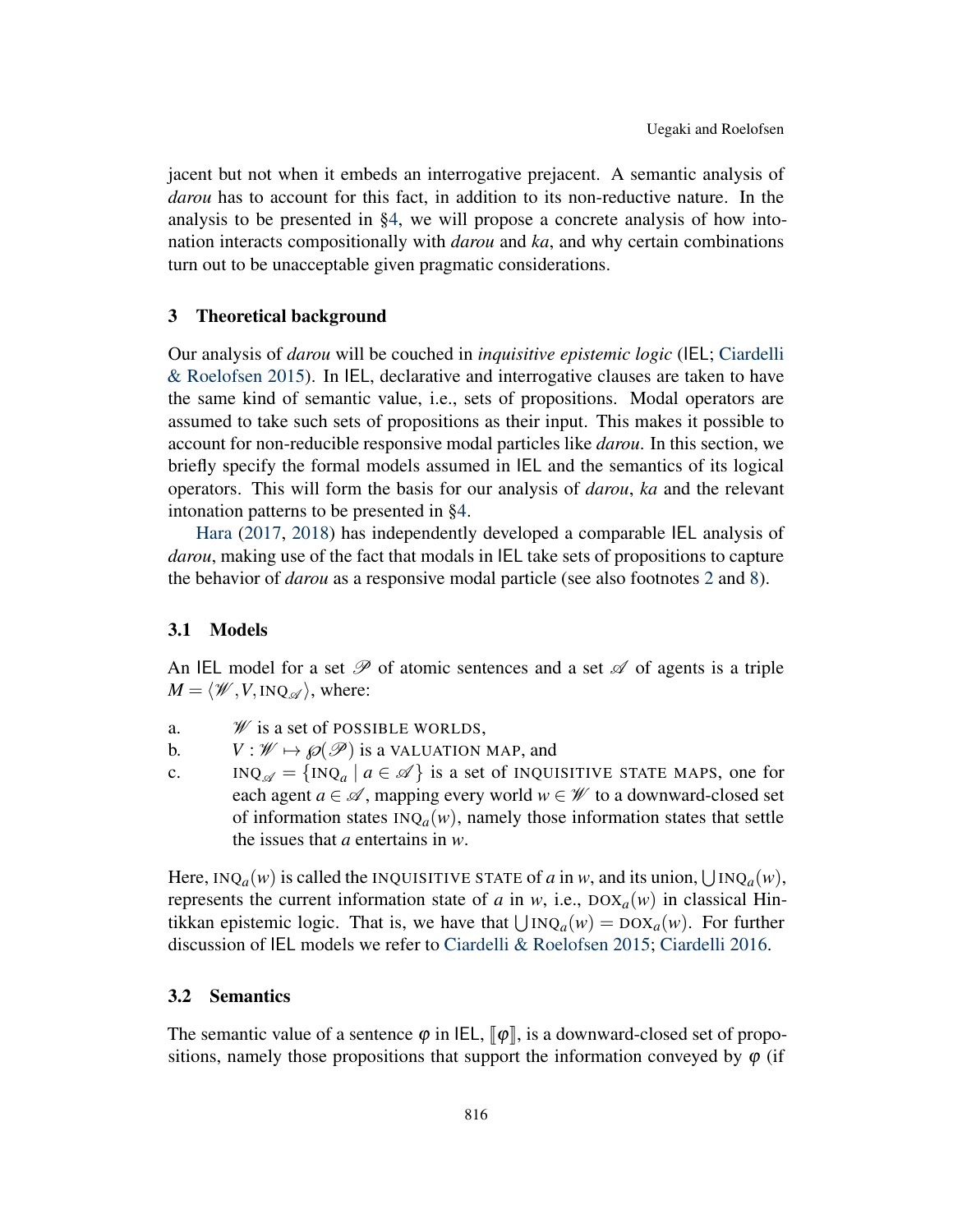any) and resolve the issue expressed by  $\varphi$  (if any). The truth-conditions of  $\varphi$  are also derivable from  $\llbracket \phi \rrbracket$  as follows:

(19) For any sentence  $\varphi$  and world *w*,  $\varphi$  is true in *w* iff  $\{w\} \in [\varphi]$ .

The set of all worlds where  $\varphi$  is true is referred to as the INFORMATIVE CONTENT of  $\varphi$ , written as info( $\varphi$ ). Also, the maximal elements of  $\llbracket \varphi \rrbracket$  are referred to as the ALTERNATIVES in  $\llbracket \varphi \rrbracket$ , written as  $alt(\varphi)$ .

(20) For any sentence  $\varphi$ ,

a. 
$$
info(\varphi) := \bigcup [\varphi]
$$

b. alt $(\varphi) := \{ p \in [\![\varphi]\!] \mid \text{there is no } q \in [\![\varphi]\!] \text{ such that } p \subset q \}$ 

We say that  $\varphi$  is INQUISITIVE if  $|alt(\varphi)| \geq 2$ , and NON-INQUISITIVE if  $|alt(\varphi)| = 1$ .

Given this setup, the semantics of the basic connectives and operators in IEL can be defined as follows:

- (21) For any atomic sentence  $\alpha$ , any atomic or non-atomic sentences  $\varphi$ ,  $\psi$ , and any agent *a*,
	- a.  $\llbracket \alpha \rrbracket := \{ p \mid \forall w \in p : \alpha \in V(w) \}$ b.  $\llbracket \neg \varphi \rrbracket := \{ p \mid \forall p' \in \llbracket \varphi \rrbracket : p \cap p' = \varnothing \}$ c.  $\|\phi \wedge \psi\| := \|\phi\| \cap \|\psi\|$ d.  $\llbracket B_a \varphi \rrbracket := \{ p \mid \forall w \in p : \text{box}_a(w) \in \llbracket \varphi \rrbracket \}$ e.  $\mathbb{E}_a \varphi \mathbb{I} := \{ p \mid \forall w \in p : \text{INQ}_a(w) \subseteq \mathbb{I} \varphi \mathbb{I} \}$

Here, *B* and *E* are modal operators referred to as the 'BELIEVE'-MODALITY and the 'ENTERTAIN'-MODALITY, respectively.  $B_a \varphi$  is similar to the epistemic modality in classical epistemic logic in that it requires *a*'s current information state to support the information conveyed by  $\varphi$ . On top of this, however, it also requires *a*'s current information state to resolve the issue expressed by  $\varphi$  (if any). On the other hand,  $E_a \varphi$  states that if the issues that *a* entertains were to be settled, the issue expressed by  $\varphi$  would also be settled. What is important for our purposes is that the semantics of the 'entertain'-modality is non-reductive, i.e., its meaning cannot be expressed in terms of a relationship between an agent and a single proposition. We will make crucial use of the 'entertain'-modality to analyze the non-reductive meaning of *darou*.

As an illustration, it is instructive to mention the semantics for the English predicate *wonder* in IEL suggested by [Ciardelli & Roelofsen](#page-19-4) [\(2015](#page-19-4)), which is as follows:

<span id="page-9-0"></span>(22) 
$$
[a \text{ wonders } \varphi] = \neg B_a \varphi \wedge E_a \varphi
$$

That is, *a* wonders  $\varphi$  iff *a*'s current information state does not resolve  $\varphi$  but *a* does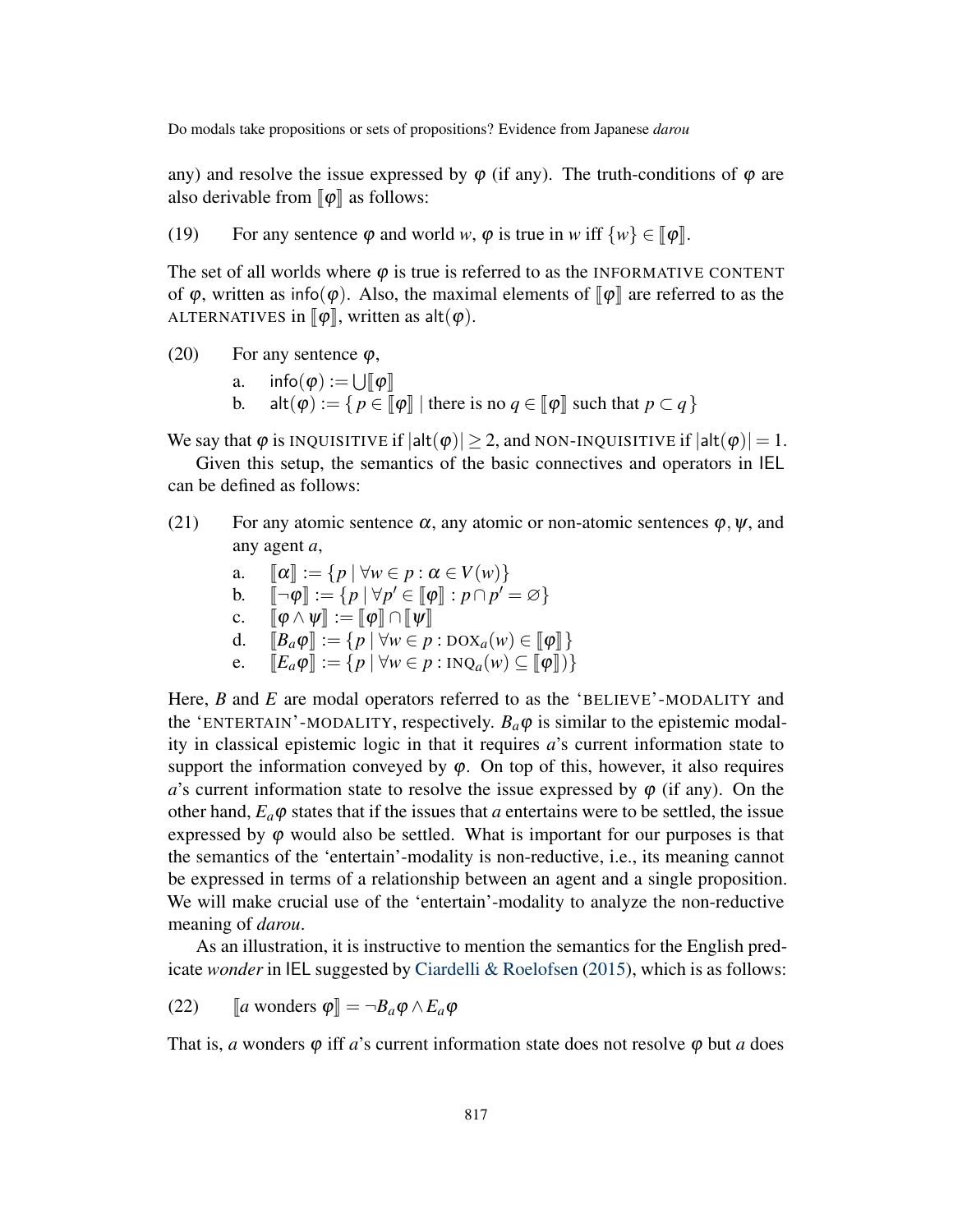entertain the issue expressed by  $\varphi$ .

Another important fact about the *B*-modality and the *E*-modality we will utilize is that they are equivalent if their prejacent is non-inquisitive. That is:

(23) For any sentence  $\varphi$  and agent *a*, if  $|\text{alt}(\varphi)| = 1$ , then  $[[B_a \varphi]] = [[E_a \varphi]]$ .

Here is why. If  $|\text{alt}(\varphi)| = 1$ , then  $\lbrack \lbrack \varphi \rbrack = \{ p \mid p \subset \text{info}(\varphi) \}$ . This means that:

(24) 
$$
\begin{aligned} [\mathbf{B}_a \boldsymbol{\varphi}] &= \{ p \mid \forall w \in p : \text{DOX}_a(w) \subseteq \text{info}(\boldsymbol{\varphi}) \} \\ &= \{ p \mid \forall w \in p : \text{UINQ}_a(w) \subseteq \text{info}(\boldsymbol{\varphi}) \} \\ &= \{ p \mid \forall w \in p : \text{INQ}_a(w) \subseteq \{ p \mid p \subseteq \text{info}(\boldsymbol{\varphi}) \} \} \\ &= [\mathbf{E}_a \boldsymbol{\varphi}] \end{aligned}
$$

A corollary of this is that [\(22\)](#page-9-0) ends up being a contradiction when  $\varphi$  is noninquisitive, explaining the fact that *wonder* is incompatible with declarative complements [\(Ciardelli & Roelofsen](#page-19-4) [2015;](#page-19-4) cf. [Uegaki](#page-20-3) [2015](#page-20-3)).

Additionally, we will make use of two operators, ! and *⟨*?*⟩*, defined as follows:

(25) a. 
$$
[\![!\,\varphi]\!] := \{p \mid p \subseteq \text{info}(\varphi)\}\
$$
  
b.  $[\![\langle?\rangle \varphi]\!] := \left\{ \begin{array}{ll} [\![\varphi]\!] \cup [\![\neg \varphi]\!] & \text{if } |\text{alt}(\varphi)| = 1 \\ [\![\varphi]\!] & \text{if } |\text{alt}(\varphi)| \ge 2 \end{array} \right\}$ 

These operators have the role of ensuring non-inquisitiveness and inquisitiveness, respectively. That is, for any  $\varphi$ ,  $\varphi$  is non-inquisitive and  $\langle \varphi \rangle$  is inquisitive.<sup>[4](#page-10-1)</sup>

# <span id="page-10-0"></span>4 Proposal

We are now in a position to spell out our semantic analysis of *darou* and illustrate how the analysis captures the facts presented in [§2](#page-3-4).

#### 4.1 Formal treatment of *darou*, *ka* and sentence-final fall/rise

Following [Hara](#page-19-2) ([2015\)](#page-19-2), our analysis employs a two-dimensional semantics with atissue semantic values  $\llbracket \cdot \rrbracket$  and non-at-issue semantic values  $\llbracket \cdot \rrbracket^*$ . In this subsection, we will present the lexical entries for the crucial vocabularies to capture our data, i.e., *darou*, *ka* and the sentence-final rising and falling pitch contours (i.e., *↑* and *↓*). An analysis of concrete examples using these lexical entries will be given in the next subsection.

<span id="page-10-1"></span><sup>4</sup> We employ the conditional definition of the operator *⟨*?*⟩* from [Roelofsen & Farkas](#page-20-11) [2015](#page-20-11) instead of the more basic operator ? from [Ciardelli & Roelofsen](#page-19-4) [2015,](#page-19-4) defined as  $\llbracket ?\varphi \rrbracket := \llbracket \varphi \rrbracket \cup \llbracket \neg \varphi \rrbracket$ . This is to ensure that the operator makes an appropriate semantic contribution when taken as the question operator in the case of *wh*-questions, as will be detailed in §[4](#page-10-0).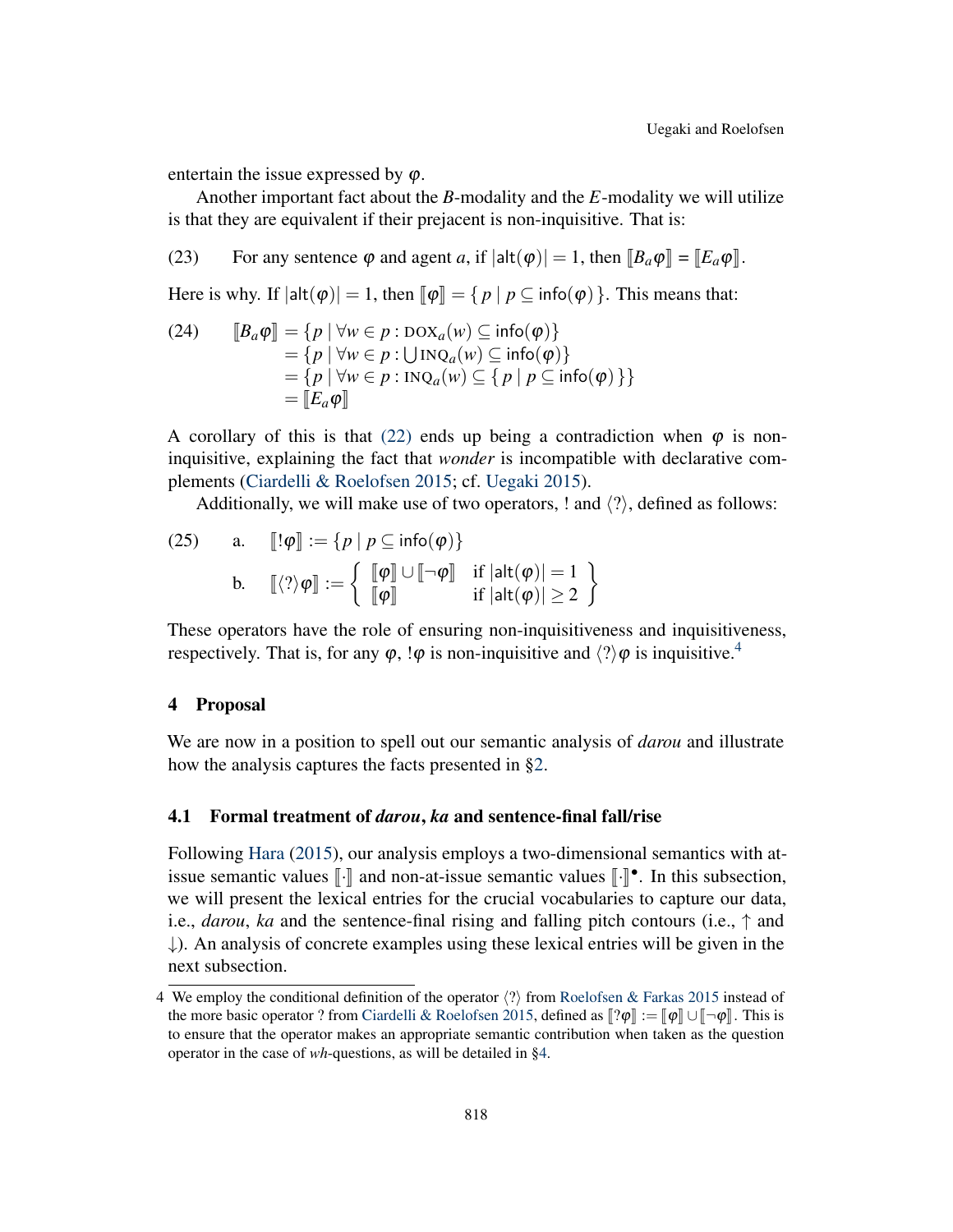First, we analyze *darou* as follows:

(26) a.  $\llbracket \varphi \text{ darou} \rrbracket = \llbracket \langle ? \rangle! \varphi \rrbracket$ b.  $[\![\varphi \text{ darou}]\!]^\bullet = [\![E_{\odot} \varphi]\!] \cap [\![\varphi]\!]^\bullet$ (where *⊙* is the contextually determined deictic center; [Hara](#page-19-0) [2006](#page-19-0))

According to this semantics, φ-*darou* has the question 'whether-!φ' as its at-issue meaning, and conveys that 'the deictic center entertains  $\varphi$ ' as its non-at-issue meaning. As we will see in the next section, the 'entertain' modality allows us to properly capture the non-reductive meaning of *darou*. [5](#page-11-0)

The deictic center *⊙* is normally the speaker in matrix sentences. However, the following example by [Hara](#page-19-0) ([2006:](#page-19-0) 128-9) shows that the center can be shifted to the attitude holder in a reported attitude:

(27) Hanako-wa [ Taro-ga Hanako-TOP [ Taro-NOM come DAROU COMP ] think-ASP. I-TOP kuru darou to ] omot-teiru. Boku-wa sou-wa omow-anai-kedo. so-TOP think-NEG-though. 'Hanako thinks that Taro will come-DAROU, but I don't think so'

In this paper, we will be silent about the exact mechanism determining the deictic center in a given context, as the issue is independent from our primary purpose, i.e., to give a uniform semantic treatment for the interpretation of *darou* with declarative and interrogative prejacents.

The lexical entries for the sentence-final pitch contours and *ka* are as follows:

<span id="page-11-1"></span>

|  | (28) a. $\ \phi\  = \ \phi\ $                                                                  | b. $\llbracket \phi \downarrow \rrbracket^{\bullet} = \llbracket \phi \rrbracket^{\bullet}$ |
|--|------------------------------------------------------------------------------------------------|---------------------------------------------------------------------------------------------|
|  | (29) a. $\llbracket \phi \uparrow \rrbracket = \llbracket \langle ? \rangle \phi \rrbracket$   | b. $[\![\varphi\uparrow]\!]^\bullet = [\![\varphi]\!]^\bullet$                              |
|  | (30) a. $\llbracket \phi \text{ ka} \rrbracket = \llbracket \langle ? \rangle \phi \rrbracket$ | b. $[\![\varphi \text{ ka}]\!]^\bullet = [\![\varphi]\!]^\bullet$                           |

<span id="page-11-2"></span>The non-at-issue semantic contribution of *ka* and the pitch contours is trivial. In the at-issue dimension, the fall *↓* contributes a ! operator while both the rise *↑* and *ka* contribute *⟨*?*⟩*.

Independently of the analysis of *darou*, the entries in [\(28](#page-11-1)[-30](#page-11-2)) make correct predictions about the interpretation of *ka* and sentence-final intonation contours with a non-inquisitive prejacent, such as the following:

<span id="page-11-0"></span><sup>5</sup> [Hara](#page-19-0) [\(2006\)](#page-19-0) analyzes the evidential nature of *darou* (see footnote [3](#page-4-4)) by fixing the modal base appropriately in the Kratzerian analysis of modality [\(Kratzer](#page-20-12) [1981\)](#page-20-12) . Following this, we can assume that the lexical semantics of *darou* involves slight variants of  $DOX_a(w)$  and  $INQ_a(w)$ :  $DOX'_a(w)$ , the set of worlds compatible with *a*'s reasoning in *w* not based on observable evidence, and  $INQ'_a(w)$ , the downward-closed set of information states that settle the issues within  $DOX'_a(w)$  that *a* entertains in *w*. The structure of the analysis presented below will be the same under such an analysis.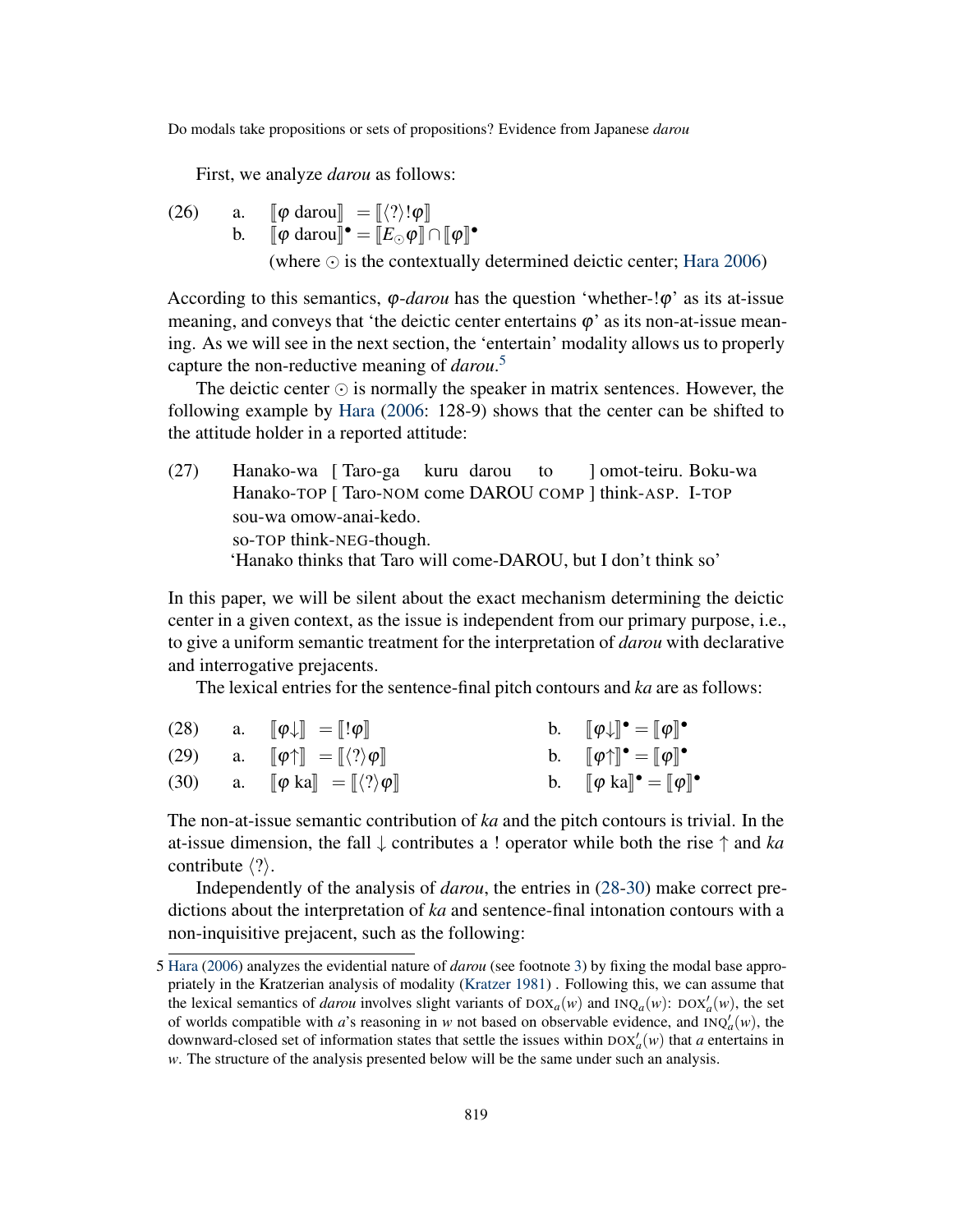- <span id="page-12-1"></span><span id="page-12-0"></span>(31) a. Taro-wa utai-masu*↓* Taro-TOP sing-POL 'Taro will sing.'
	- b. Taro-wa utai-masu*↑* 'Will Taro sing?'
	- c. Taro-wa utai-masu-ka*↑* 'Will Taro sing?'

<span id="page-12-2"></span>In (31), we see that a non-inquisitive prejacent with a fall expresses a plain declarative statement. On the other hand, a non-inquisitive prejacent with either just a rise or with *ka* and a rise expresses a polar question. This is correctly captured by the entries in [\(28](#page-11-1)[-30](#page-11-2)), as shown below, where  $\llbracket \alpha \rrbracket = \llbracket$ Taro will sing $\rrbracket$ :

(32) a. <sup>J</sup>([31a](#page-12-0))<sup>K</sup> <sup>=</sup> <sup>J</sup>!<sup>α</sup><sup>K</sup> <sup>=</sup> <sup>J</sup><sup>α</sup><sup>K</sup> b. <sup>J</sup>([31b](#page-12-1))<sup>K</sup> <sup>=</sup> <sup>J</sup>*⟨*?*⟩*<sup>α</sup><sup>K</sup> <sup>=</sup> <sup>J</sup><sup>α</sup>K*∪*J*¬*<sup>α</sup><sup>K</sup> c. <sup>J</sup>([31c](#page-12-2))<sup>K</sup> <sup>=</sup> <sup>J</sup>*⟨*?*⟩⟨*?*⟩*<sup>α</sup><sup>K</sup> <sup>=</sup> <sup>J</sup>*⟨*?*⟩*<sup>α</sup><sup>K</sup> <sup>=</sup> <sup>J</sup><sup>α</sup>K*∪*J*¬*<sup>α</sup><sup>K</sup>

The analysis also makes correct predictions for inquisitive prejacents that involve a *wh*-phrase, but we will defer the illustration of this to §[4.2.2,](#page-16-0) where we discuss the compositional semantics of *wh*-clauses in some detail.

We should mention at this point that the exclamative use of *ka* briefly discussed in [§2](#page-3-4), as exemplified below, is not captured in the current analysis.

(33) Taro-wa utai-masu-ka*↓* (= [\(14](#page-5-2))) 'It is surprising that Taro will sing!'

Simply applying the entries in  $(28-30)$  $(28-30)$  $(28-30)$  to  $(33)$  would predict that  $(33)$  has a tautologous at-issue meaning,  $\left[\frac{1}{2}\alpha\right]$ . On the other hand, the non-at-issue meaning would be equivalent to the at-issue meaning of the prejacent, i.e.,  $\llbracket \alpha \rrbracket$ . It is left as an open issue whether the exclamative interpretation can be derived from such a pair of semantic values as a result of pragmatic reasoning, or whether the phenomenon forces us to posit a distinct lexical entry for *ka* or *↓*.

#### 4.2 Analysis of concrete examples

Given the lexical entries for *darou*, *ka* and the sentence-final pitch contours, we can account for the interpretations of the basic examples given in [§2](#page-3-4). For expository purposes, we will start the discussion with cases in which the prejacent of *darou* is a declarative clause or a polar interrogative clause ([§4.2.1](#page-13-0)). The analysis will be expanded in §[4.2.2](#page-16-0) to deal with cases involving *wh*-prejacents.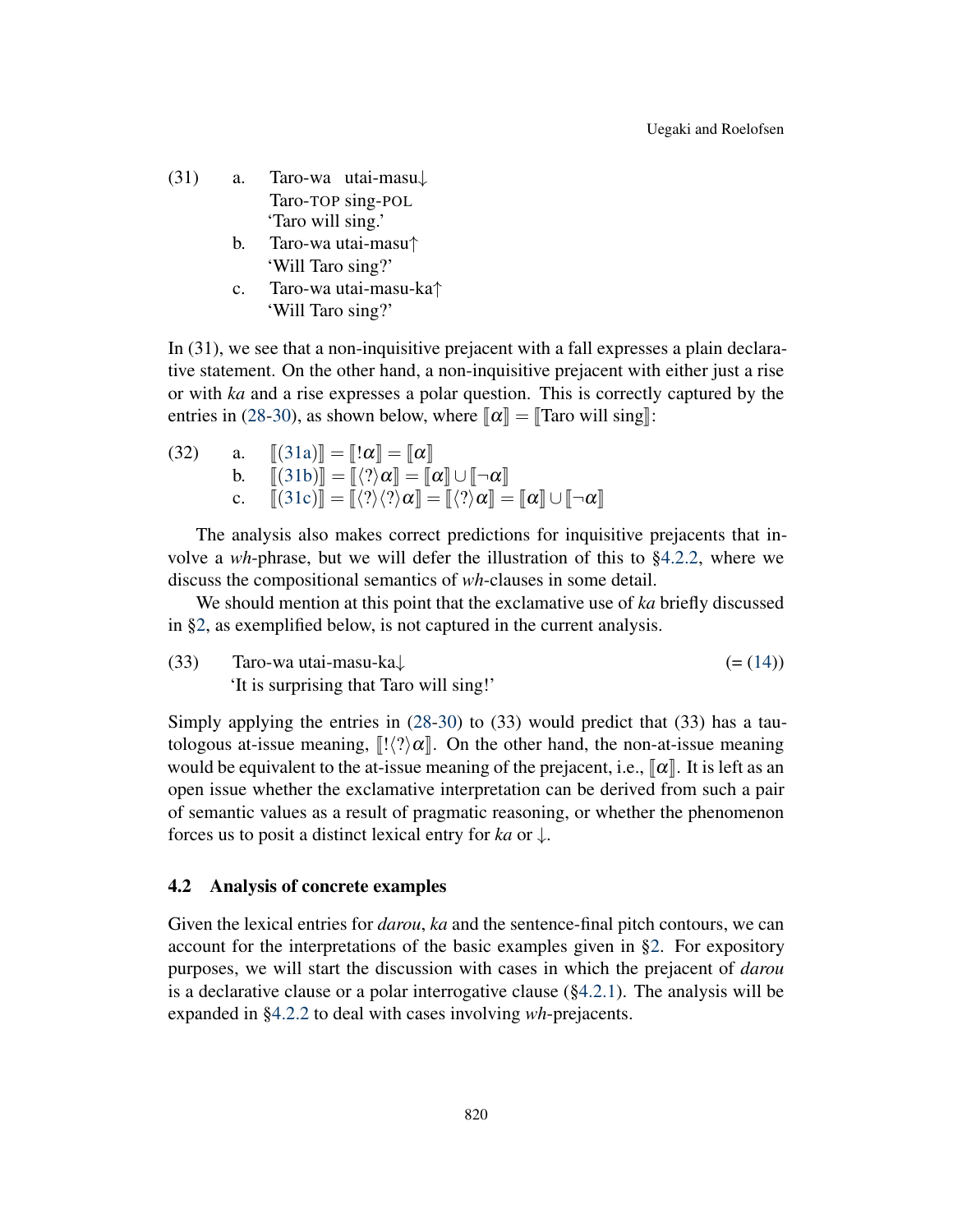# <span id="page-13-0"></span>4.2.1 Non-*wh* cases

In the following, we let  $\alpha$  be a clause like *Taro-wa utau* 'Taro will sing' which does not involve a *wh*-phrase or other alternative-inducing items. Also, in the following, we write  $\llbracket \alpha \rrbracket$  for  $\llbracket !\alpha \rrbracket$  because  $\llbracket !\alpha \rrbracket = \llbracket \alpha \rrbracket$  given the non-inquisitiveness of  $\llbracket \alpha \rrbracket$ .

Non-*wh*-clause + *darou↓* As discussed in [§2](#page-3-4), when *darou* embeds a declarative clause and is accompanied by a fall, it contributes a meaning close to 'I believe'. This is shown in the following example repeated from ([8\)](#page-4-0):

<span id="page-13-3"></span>(34) Taro-wa utau-darou*↓*. Taro-TOP sing-DAROU 'I believe Taro will sing.'  $(=(8))$  $(=(8))$  $(=(8))$ 

The current analysis predicts that (34) has the following pair of semantic values:

<span id="page-13-2"></span><span id="page-13-1"></span>(35) a.  $\llbracket \alpha \text{ darou } \downarrow \rrbracket = \llbracket ! \langle ? \rangle \alpha \rrbracket$  (tautologous) b.  $[\![\alpha \text{ darou } \downarrow]\!] \bullet = [\![E_{\odot} \alpha]\!] = [\![B_{\odot} \alpha]\!]$ 

The at-issue meaning in [\(35a\)](#page-13-1) is tautologous because  $[[\langle ? \rangle \alpha] = \mathcal{P}(\bigcup (\llbracket \alpha \rrbracket \cup \llbracket \neg \alpha \rrbracket))$ . The *E*-modality in the non-at-issue meaning in [\(35b\)](#page-13-2) boils down to the *B*-modality because the prejacent is non-inquisitive. Altogether, [\(34\)](#page-13-3) is predicted to convey the speaker's belief that Taro will sing as its non-at-issue meaning.

This aligns with [Hara](#page-19-0)'s [\(2006](#page-19-0), [2015\)](#page-19-2) claim that the speaker's attitude conveyed by *darou* is non-at-issue. [Hara](#page-19-0) ([2006\)](#page-19-0) supports this claim by [Sugimura'](#page-20-10)s ([2004\)](#page-20-10) observation that *darou* cannot be embedded under a sentential negation. This is exemplified in the following:

(36) ??Taro-wa utau-darou Taro-TOP sing-DAROU COMP NOMINALIZER-COP-TOP NEG (toiu wake-de-wa) nai 'It is not the case that I believe Taro will sing.' (intended)

The unacceptability of (36) is expected in the current analysis. Under the analysis, the non-at-issue content of the *darou*-clause projects out of the negation, and the negation only scopes over the tautologous at-issue content. As a result, (36) would have the same pair of semantic values as the sentence without the negation in [\(34\)](#page-13-3). We argue that (36) would thus be blocked by [\(34\)](#page-13-3) under semantic equivalence.

Further evidence for the non-at-issueness of the attitude meaning of *darou* comes from the (in)felicity of the following kind of discourse:

<span id="page-13-4"></span>(37) A: Kimi-wa boku-to doko-ga you-TOP I-with where-NOM opinion-NOM different-Q iken-ga chigau-no? 'Where do you disagree with me?'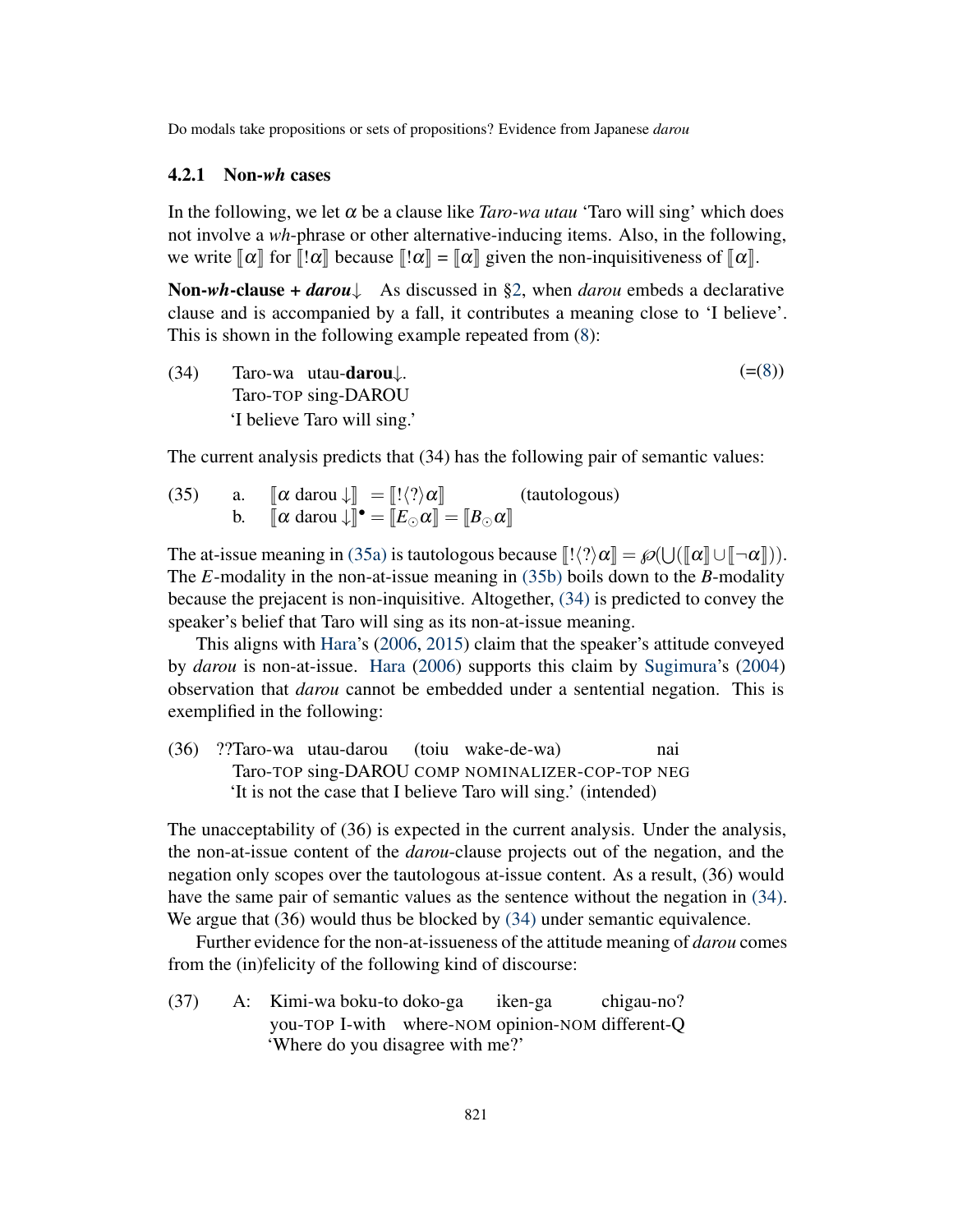B: #Taro-wa utau-darou. 'I believe Taro will sing.' (intended) B':✓boku-wa Taro-ga utau-to I-TOP Taro-NOM sing-COMP think. omou. 'I believe Taro will sing'

The infelicity of the response in B in (37) shows that a *darou*-sentence cannot be used to resolve a question about the content of the speaker's belief. This contrasts with the felicitous response in B', which involves an explicit belief report. This phenomenon is expected under the analysis where the attitude meaning of *darou* is a non-at-issue content.

<span id="page-14-0"></span>Non-*wh*-clause + *darou↑* Next, let us consider the case where *darou* embeds a declarative prejacent with a rise. As in the following example repeated from [\(17\),](#page-7-0) such a sentence conveys a meaning similar to an English tag-question:

(38) Taro-wa utau-**darou** 
$$
\uparrow
$$
.  
'Taro will sing, won't he.'

The current analysis derives the following semantic values:

(39) a. 
$$
\llbracket \alpha \text{ darou } \uparrow \rrbracket = \llbracket \langle ? \rangle \langle ? \rangle \alpha \rrbracket = \llbracket \langle ? \rangle \alpha \rrbracket
$$
  
b.  $\llbracket \alpha \text{ darou } \uparrow \rrbracket \bullet = \llbracket E_{\odot} \alpha \rrbracket = \llbracket B_{\odot} \alpha \rrbracket$ 

In the at-issue dimension, the sentence expresses a polar question whether Taro will sing, while in the non-at-issue dimension, it conveys the belief that Taro will sing. We claim that the at-issue meaning captures the main polar-question interpretation of [\(38\)](#page-14-0) while the belief in the non-at-issue meaning captures the bias toward the proposition expressed by the prejacent.

<span id="page-14-2"></span>Non-*wh*-clause + *darou-ka↓* Turning now to *darou-ka* sentences, recall from [§2](#page-3-4) that *darou* in these sentences contributes the meaning of 'wonder', as shown in the following example, repeated from [\(9a](#page-4-2)).

(40) Taro-wa utau-darou-ka*↓*. Taro-TOP sing-DAROU-Q 'I wonder if Taro will sing.'  $(=(9a))$  $(=(9a))$  $(=(9a))$ 

The current analysis derives the following semantic values for this type of example. Here, as argued in §[2,](#page-3-4) *ka* crucially scopes below *darou*.

<span id="page-14-1"></span>(41) a. 
$$
\[\[\alpha \text{ darou-ka} \downarrow\] = \left[\frac{!}{\mu} \cdot \frac{\langle ? \rangle!}{\langle ? \rangle!} \cdot \frac{\langle ? \rangle}{\langle ? \rangle!} \alpha \right]
$$
 (tautologous)  
b.  $\[\[\alpha \text{ darou-ka} \downarrow\] \bullet = \left[\frac{E_{\odot} \langle ? \rangle \alpha}{\langle ? \rangle!} \alpha \right]$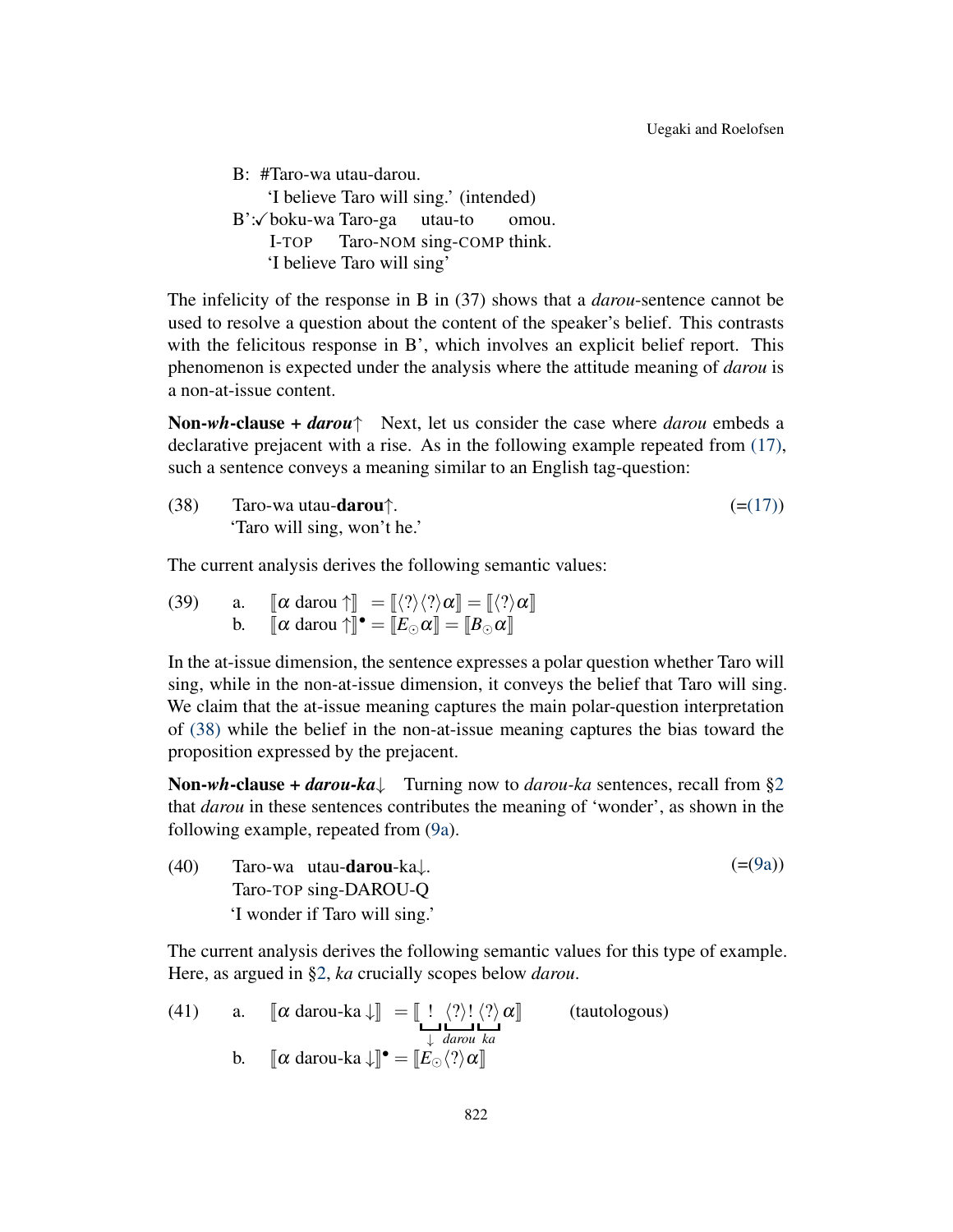Just as in the case of  $\alpha$ -*darou*<sup> $\downarrow$ </sup>, the at-issue meaning is predicted to be tautologous because  $\llbracket \cdot \vert \cdot \rangle \alpha \rrbracket$  is tautologous (and neither ! nor  $\langle \cdot \rangle$ ) can turn a tautologous meaning into a non-tautologous one). On the other hand, the non-at-issue meaning conveys that the speaker entertains the issue whether  $\alpha$ . Although this is semantically compatible with the speaker believing either  $\alpha$  or  $\neg \alpha$ , it implicates that the speaker is ignorant due to the presence of stronger alternatives:  $\llbracket \alpha \rangle$  darou  $\downarrow \llbracket$  and <sup>J</sup>*¬*<sup>α</sup> darou *<sup>↓</sup>*K. [6](#page-15-0) Taking into account this implicature, we derive a non-at-issue interpretation similar to that of 'wonder' (i.e., entertainment plus ignorance).

In parallel to the argument given above for the non-at-issueness of the belief implication of *darou*-sentences, we can also give empirical evidence for the non-atissueness of the 'wonder' implication of *darou-ka* sentences. Such evidence comes from the (in)felicity of the following discourse:

(42) A: 'What do you want to know?' B: #Taro-wa utau-darou-ka*↓*.

'I wonder whether Taro will sing.'

B *′* : Watashi-ga shiri-tai-no-wa I-NOM know-want-GEN-TOP Taro-NOM sing-KA-COP Taro-ga utau-ka-desu. 'What I want to know is whether Taro will sing.'

The infelicity of B in (42) suggests that a *darou-ka* sentence cannot directly address a question as to what the speaker is wondering about. This contrasts with the felicitous response in B*′* , which involves an explicit attitude report.

Non-*wh*-clause + *darou-ka↑* Finally, as illustrated in the following example repeated from [\(18a\),](#page-7-2) *darou-ka* with a rise is unacceptable:

<span id="page-15-1"></span>(43) \*Taro-wa utau-darou-ka
$$
\uparrow
$$
.  $(=(18a))$ 

This fact also receives a natural explanation in the current analysis, which derives the following semantic values for [\(43\)](#page-15-1):

(44) a. 
$$
\[\[\alpha \text{ darou-ka}\] = \left[\frac{\langle ? \rangle \langle ? \rangle! \langle ? \rangle \alpha \right]
$$
 (tautologous)  
b.  $\[\[\alpha \text{ darou-ka}\]^\bullet = \left[\left.E_\odot ? \alpha\right]\right]$ 

Note that the at-issue and the non-at-issue semantic values in (44) are exactly the

<span id="page-15-0"></span><sup>6</sup> Under the assumption that formal alternatives that are negated in the implicature calculation are structurally simpler than the original sentence (e.g., [Katzir](#page-20-13) [2007](#page-20-13)), the analysis requires that  $\alpha$ -*darou*<sup>†</sup> and  $\neg \alpha$ -*darou*<sup> $\downarrow$ </sup> are structurally simpler than  $\alpha$ -*darou-ka* $\downarrow$ . It is not controversial that  $\alpha$ -*darou* $\downarrow$  is simpler than  $\alpha$ -*darou-ka*<sup> $\downarrow$ </sup>. However, we do not have an independent argument to assume that  $\neg \alpha$ *darou↓*, or concretely, examples like *Taro-wa utaw-anai-darou↓ (Taro-*TOP *sing-*NEG*-DAROU)*, are simpler than  $\alpha$ -*darou-ka* $\downarrow$ . This is left as an open issue.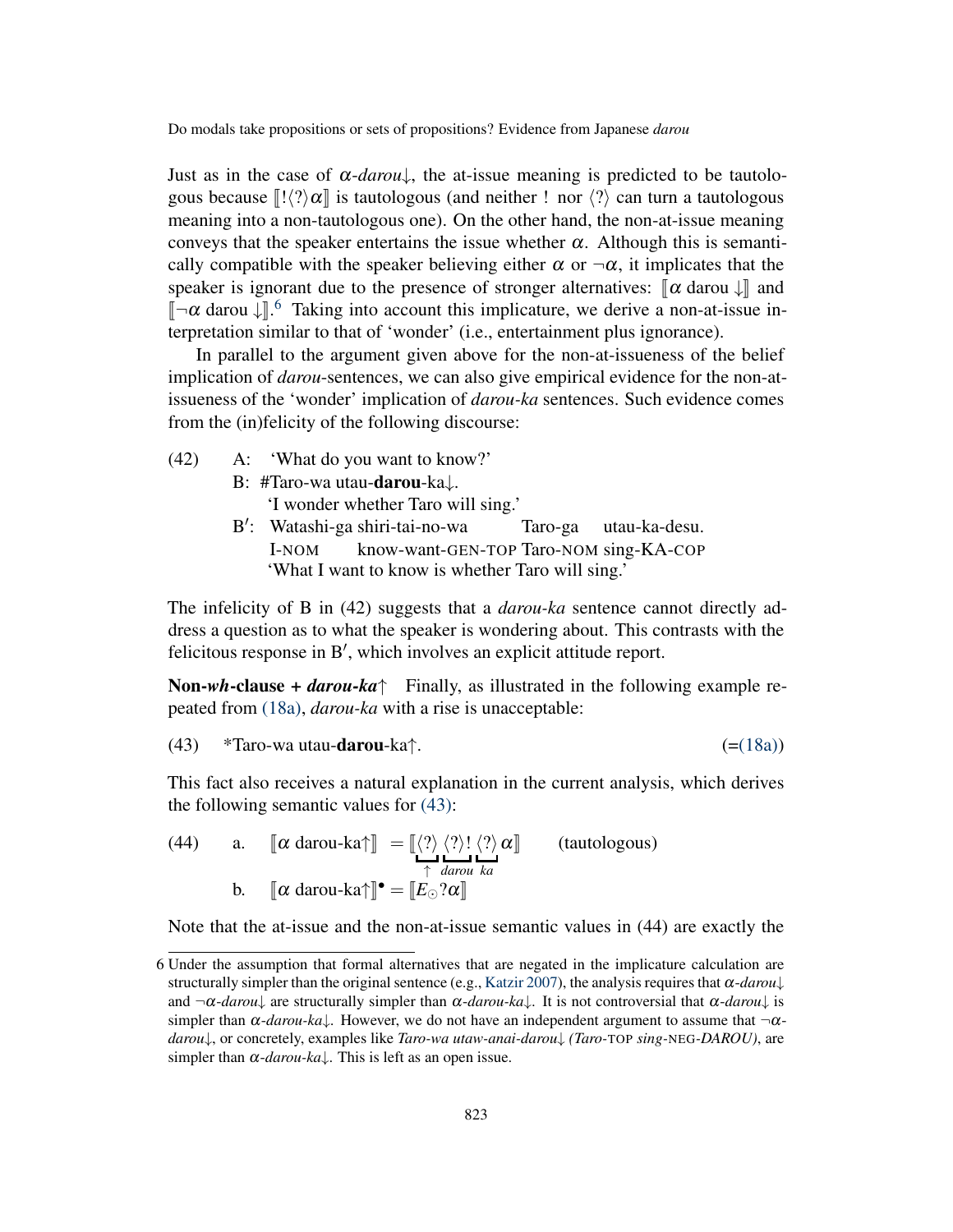same as those in [\(41\).](#page-14-1) This means that the two *darou-ka* sentences in [\(40\)](#page-14-2) and [\(43\),](#page-15-1) which only differ in their sentence-final pitch contour, are predicted to be semantically equivalent. Following e.g., [Horn](#page-20-14) ([1984\)](#page-20-14), [Levinson](#page-20-15) [\(2000](#page-20-15)) and [Blutner](#page-19-12) ([2000](#page-19-12)), we assume that this situation leads to *blocking* of the more marked sentence type to express the given meaning. We assume that, other things being equal, a sentence-final rise is more marked than a sentence-final fall, since in the course of pronouncing a sentence a speaker's lung pressure drops, which naturally results in a falling pitch contour [\(Gussenhoven](#page-19-13) [2002;](#page-19-13) [Westera](#page-21-0) [2017](#page-21-0)). Given this markedness assumption, [\(40\)](#page-14-2) blocks [\(43\)](#page-15-1), explaining the unacceptability of the latter.

# <span id="page-16-0"></span>4.2.2 *Wh*-cases

We now move on to the *wh*-cases. In order to treat the semantics of *wh*-clauses, we first have to introduce presuppositions into the system. Here, we model the presupposition of a clause  $\varphi$  as a proposition (a set of worlds) and denote it as  $presup(\varphi)$ . We can then represent the interpretation of *wh*-clauses as follows:

- (45) a.  $\left[\text{dare-ga utau}\right] = \{ p \mid \exists d \in D : \forall w \in p : d \text{ will } \text{sing in } w \}$ <br>b.  $\left[\text{dare-ga utau}\right]^\bullet = \{ p \mid \exists d \in D : \forall w \in p : d \text{ will } \text{sing in } w \}$ 
	- **b.**  $[\text{dare-ga utau}]^{\bullet} = \{ p | \exists d \in D : \forall w \in p : d \text{ will sing in } w \}$
	- c. presup(dare-ga utau) =  $\{w \mid \exists d \in D : d \text{ will sing in } w\}$

As seen in (45), both the at-issue and the non-at-issue meanings of a *wh*-clause are the downward closure of the [Hamblin](#page-19-14) [1973](#page-19-14)-style denotation. The presupposition of a *wh*-clause, on the other hand, states that at least one of the alternatives of such a denotation is true (e.g., [Karttunen & Peters](#page-20-16) [1976](#page-20-16); [Dayal](#page-19-15) [1996](#page-19-15)).

We treat the two sentential operators ! and *⟨*?*⟩* as presupposition 'holes' in the sense of [Karttunen & Peters](#page-20-17) [\(1979](#page-20-17)). That is, we have the following:

(46) 
$$
\mathsf{presup}(!\varphi) = \mathsf{presup}(\langle ? \rangle \varphi) = \mathsf{presup}(\varphi)
$$

As a consequence of this, applying ! to a *wh*-complement leads to a tautologous content relative to its presupposition. This is so since such a sentence is non-inquisitive and is also non-informative relative to the presupposition. This is seen in the following example:

(47) a. 
$$
[[\text{later-ga utau}]] = \mathcal{P} \cup \{ p \mid \exists d \in D : \forall w \in p : d \text{ will sing in } w \} = \mathcal{P} \{ w \mid \exists d \in D : d \text{ will sing in } w \}
$$
  
b. presup([\text{later-ga utau}]) = 
$$
\{ w \mid \exists d \in D : d \text{ will sing in } w \}
$$

This analysis is compatible with the distribution of *ka* and the intonation patterns in *wh*-questions without *darou*. Empirically, a *wh*-clause can be interpreted as an information-seeking question if it ends with a rise, with or without *ka*. This is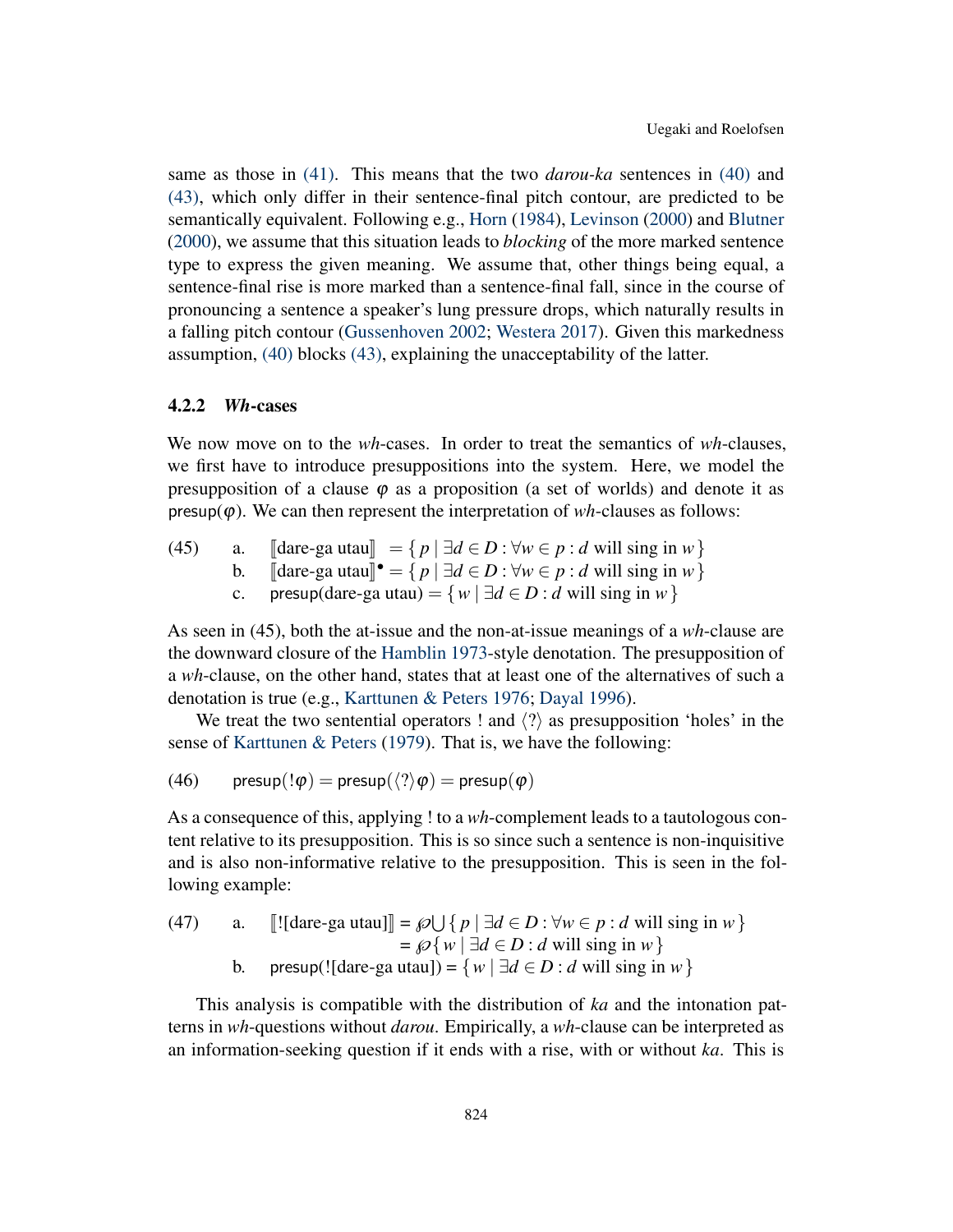expected since *⟨*?*⟩* contributed by the rise simply passes up the inquisitive at-issue content of the *wh*-clause, and an additional *⟨*?*⟩* contributed by *ka* has no effect. If a *wh*-clause ends with a fall, it cannot be interpreted as an information-seeking question. This is expected since ! contributed by the fall would derive a tautologous at-issue content. We now move on to the analysis of *wh*+*darou* sentences.

<span id="page-17-1"></span>*Wh*-clause + *darou*(-*ka*)↓ As long as the sentence ends with a falling intonation, *darou* can be attached to a *wh*-clause with or without the question particle *ka*, as in the following example: $<sup>7</sup>$  $<sup>7</sup>$  $<sup>7</sup>$ </sup>

(48) Dare-ga utau darou(-ka)*↓* who-NOM sing DAROU-KA 'I wonder who will sing.'

Regardless of the presence of *ka*, the same interpretation arises, i.e., the speaker wonders who will sing.

This is correctly captured in the current analysis. We predict the following semantic values for (48) without *ka*.

<span id="page-17-4"></span><span id="page-17-3"></span><span id="page-17-2"></span>(49) a.  $\left[\begin{array}{cc} \text{dare-ga utau darou} \end{array}\right] = \left[\begin{array}{c} ! \langle ? \rangle \end{array}\right]$  (tautologous)<br>b.  $\left[\begin{array}{c} \text{dare-ga utau darou} \end{array}\right] \bullet = \left[\begin{array}{c} E_{\odot} \text{dare-ga utau} \end{array}\right]$ **b.** [dare-ga utau darou↓]]  $^{\bullet} = [E_{\odot}[\text{dare-ga utau}]]$ 

Applying ! to a *wh*-clause yields a tautology. Thus, the at-issue meaning of (48) is tautologous. The non-at-issue meaning conveys that the speaker is entertaining the issue who will sing. Just as in the non-*wh* case this non-at-issue meaning is compatible with the speaker believing a specific answer to the question. Yet, the sentence has an ignorance implication due to the presence of more informative alternatives where the *wh*-phrase is replaced with a particular name, e.g., *Taro-ga utau darou↓* .

The version of [\(48\)](#page-17-1) with *ka* is predicted to have the same semantic values as (49) since the semantic contribution of *ka*, i.e., *⟨*?*⟩*, is vacuous when it is applied to an inquisitive clause, as shown below:

(50) a.  $\[\begin{bmatrix} \text{dare-ga utau darou ka} \end{bmatrix} = \[\begin{bmatrix} ! \langle ? \rangle ! \langle ? \rangle \end{bmatrix} \] \] \[\text{dare-ga utau} \]\] = (49a)$  $\[\begin{bmatrix} \text{dare-ga utau darou ka} \end{bmatrix} = \[\begin{bmatrix} ! \langle ? \rangle ! \langle ? \rangle \end{bmatrix} \] \] \[\text{dare-ga utau} \]\] = (49a)$ <br>b.  $\[\begin{bmatrix} \text{dare-ga utau darou ka} \end{bmatrix} \] \] \[\text{dare-ga utaul} \] = (49b)$ b.  $\left[\text{dare-ga utau darou ka}\right] \bullet = \left[\frac{E_{\odot}}{\gamma}\right] \text{dare-ga utau}\right] \cdot \left[\frac{1}{\gamma}\right] = (49b)$  $\left[\text{dare-ga utau darou ka}\right] \bullet = \left[\frac{E_{\odot}}{\gamma}\right] \text{dare-ga utau}\right] \cdot \left[\frac{1}{\gamma}\right] = (49b)$ 

*Wh*-clause + *darou*(-*ka*)  $\uparrow$  If we replace the fall in [\(48\)](#page-17-1) with a rise, the sentence becomes unacceptable, as exemplified in the following:

(51) \*Dare-ga utau darou(-ka)*↑*

Just as in the case of non-*wh*-cases discussed in §[4.2.1,](#page-13-0) this fact receives a blocking-

<span id="page-17-0"></span><sup>7</sup> We thank an anonymous SALT reviewer for pointing out to us that *ka* is optional in [\(48\).](#page-17-1)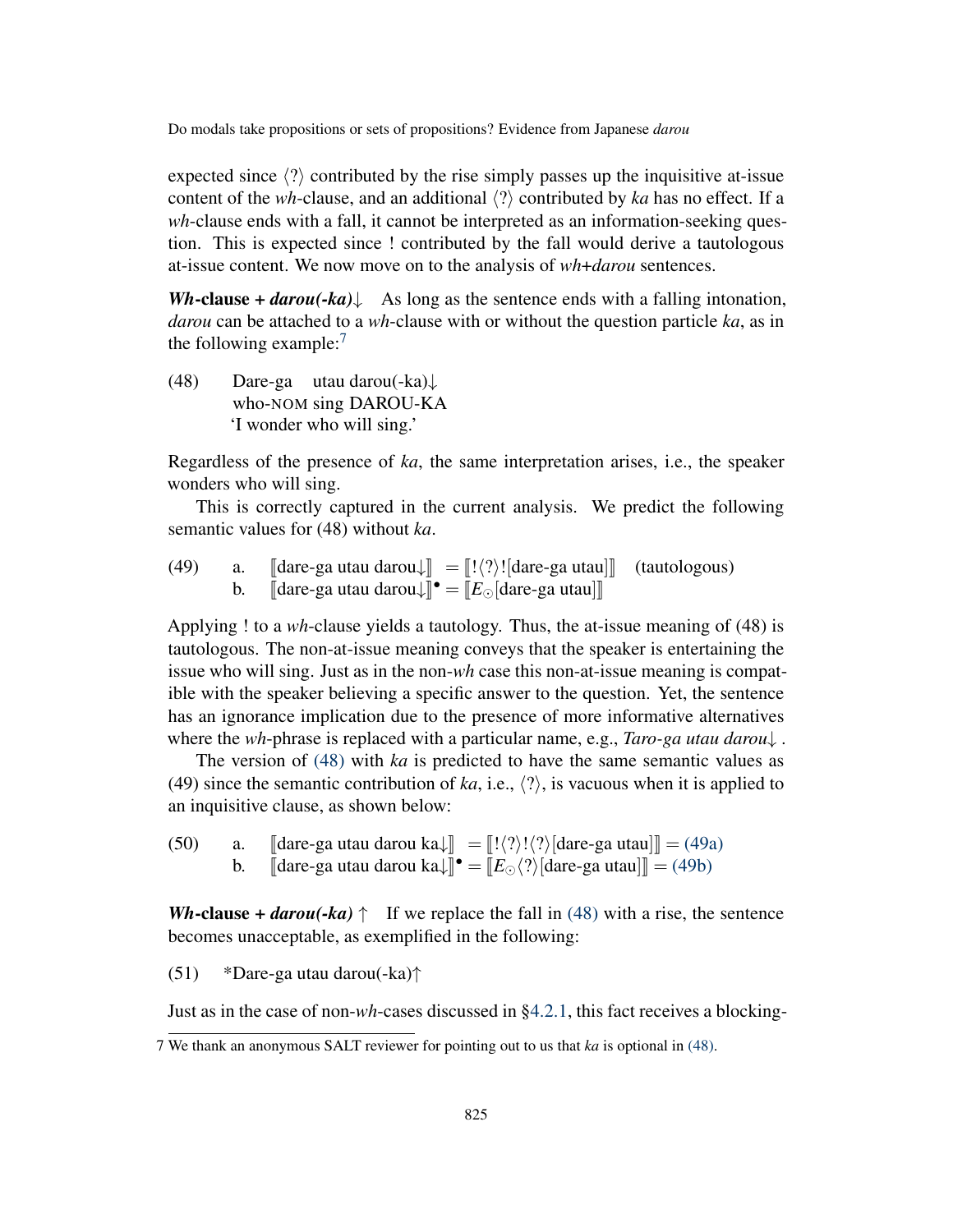based account since the semantic values of (51) would be equivalent to the ones for [\(48\),](#page-17-1) as shown below:

(52) a. [dare-ga utau darou
$$
\uparrow
$$
] =  $[[\langle ? \rangle \langle ? \rangle]$  [dare-ga utau]] (tautologous)  
b. [dare-ga utau darou $\uparrow$ ] =  $[E_{\odot}$  [dare-ga utau]] (tautologous)

That is, given the equivalence between [\(49\)](#page-17-4) and (52), the assumption that a sentencefinal rise is more marked than a sentence-final fall predicts that (51) is blocked by [\(48\)](#page-17-1) (to be more precise, (51)-with-*ka* is blocked by [\(48\)-](#page-17-1)with-*ka*, and (51)-without*ka* by [\(48\)](#page-17-1)-without-*ka*.)

One remaining question is why the version of [\(48\)](#page-17-1) with *ka* is not blocked by the version without, despite their semantic equivalence and the apparent lower syntactic complexity of the version without *ka*. A possible answer to this question would be that *dare* must be licensed either by a local *ka* or *mo* (in which case it is interpreted as an existential or a universal quantifier, respectively), or by a sentence-final interrogative marker which is optionally spelled out as *ka*. On this account, [\(48\)](#page-17-1) without *ka* still contains a sentence-final interrogative marker and is therefore not syntacti-cally less complex than [\(48\)](#page-17-1) with *ka*. This would predict the absence of blocking.<sup>[8](#page-18-1)</sup>

#### <span id="page-18-0"></span>5 Conclusions

We have pointed out that the interrogative-embedding use of *darou* cannot be reduced to its declarative-embedding use. This places *darou* in the same class as other modal operators that have recently been argued to require a non-reductive analysis ([George](#page-19-6) [2011;](#page-19-6) [Elliott et al.](#page-19-8) [2017;](#page-19-8) [Roberts](#page-20-7) [2018](#page-20-7)). Such cases are problematic under the standard assumption that modal operators always apply to *propositions*. We have developed a detailed account of *darou*, capturing its non-reductive nature as well as its puzzling interaction with intonation. The account crucially rests on the assumption that declarative and interrogative clauses denote the same kind of semantic object, namely *sets of propositions*, and that modal operators apply uniformly to both kinds of clauses, taking such sets of propositions as their input.

<span id="page-18-1"></span><sup>8</sup> As mentioned in footnote [2](#page-3-3), shortly before finalising the current paper we became aware of Hara's recent work on *darou* ([Hara](#page-19-9) [2017,](#page-19-9) [2018](#page-19-10)). While a detailed comparison of the two approaches must be left for future work, we highlight some salient differences here. First, we predict that *p*-*darou↓* has a non-at-issue implication that the speaker believes *p*, and that *p*-*darou*-ka*↓* has a non-at-issue implication that the speaker wonders whether *p*. Hara predicts that these are *at-issue* implications. We think that this is problematic in view of our observations in ([13\)](#page-5-1) and [\(37\).](#page-13-4) Second, we predict that *p*-*darou↑* is semantically inquisitive. For Hara, it is semantically non-inquisitive. Rather, it is semantically equivalent to 'I believe *p*' with a final rise. We find this approach less attractive because the latter construction is infelicitous in Japanese. Without further stipulations, one would thus incorrectly predict *p*-*darou↑* to be infelicitous as well. Third, the present account covers not only cases in which *darou* takes a polar question as its prejacent, but also cases with *wh*-questions.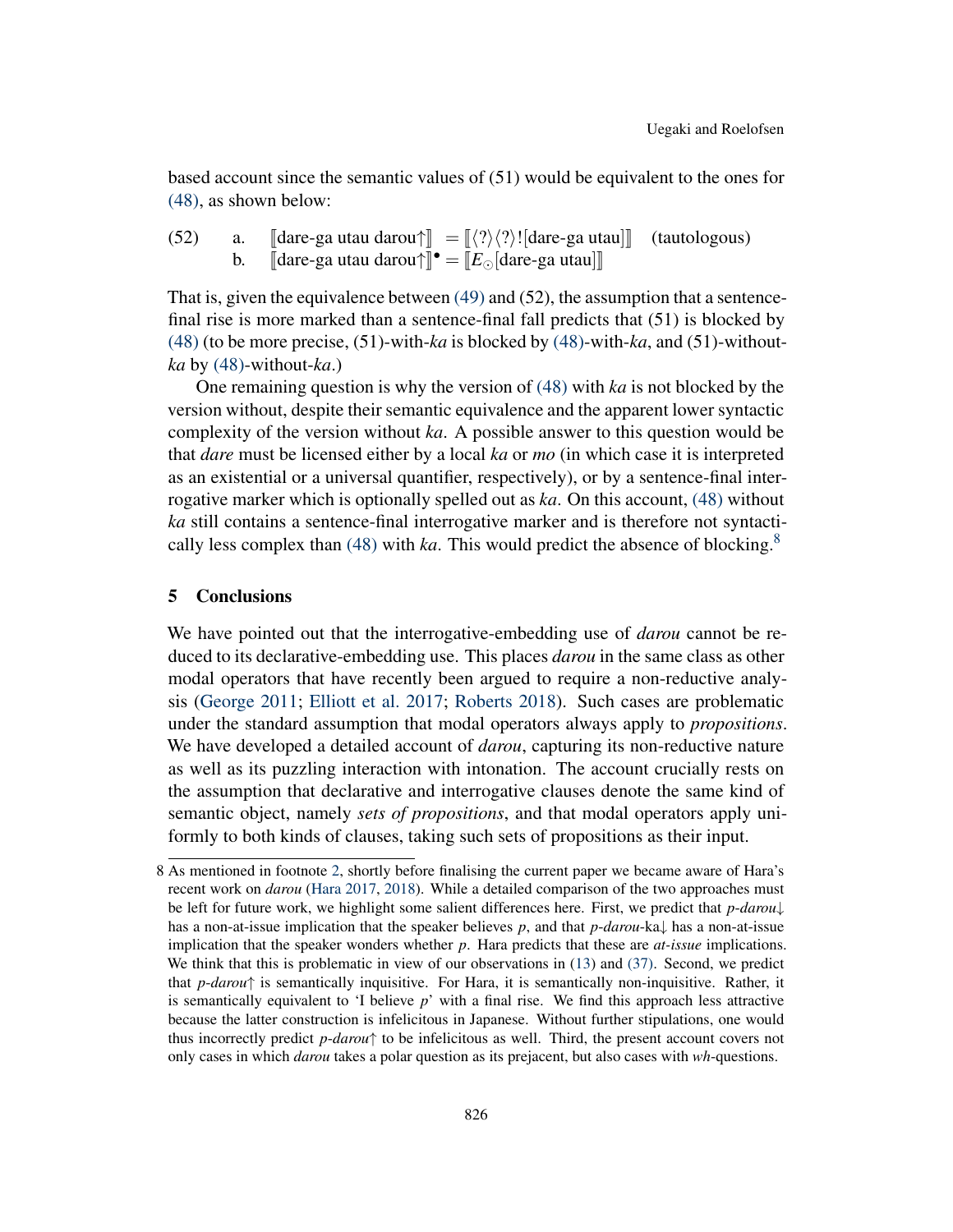# References

- <span id="page-19-12"></span>Blutner, Reinhard. 2000. Some aspects of optimality in natural language interpretation. *Journal of Semantics* 17(3). 189–216.
- <span id="page-19-11"></span>Ciardelli, Ivano. 2016. *Questions in logic*. Amsterdam: Institute of Logic, Language and Computation, University of Amsterdam PhD dissertation.
- <span id="page-19-4"></span>Ciardelli, Ivano & Floris Roelofsen. 2015. Inquisitive dynamic epistemic logic. *Synthese* 192(6). 1643–1687.
- <span id="page-19-5"></span>Ciardelli, Ivano & Floris Roelofsen. 2018. An inquisitive perspective on modals and quantifiers. *Annual Review of Linguistics* 4. 129–149. doi:[10.1146/annurev](http://dx.doi.org/10.1146/annurev-linguistics-011817-045626)[linguistics-011817-045626.](http://dx.doi.org/10.1146/annurev-linguistics-011817-045626)
- <span id="page-19-15"></span>Dayal, Veneeta. 1996. *Locality in Wh-quantification: Questions and Relative Clauses in Hindi*. Kluwer Academic Publishers. doi[:10.1007/978-94-011-4808-](http://dx.doi.org/10.1007/978-94-011-4808-5) [5.](http://dx.doi.org/10.1007/978-94-011-4808-5)
- <span id="page-19-8"></span>Elliott, Patrick D., Nathan Klinedinst, Yasutada Sudo & Wataru Uegaki. 2017. Predicates of relevance and theories of question embedding. *Journal of Semantics* 34(3). 547–554. doi:[10.1093/jos/ffx008.](http://dx.doi.org/10.1093/jos/ffx008)
- <span id="page-19-6"></span>George, B.R. 2011. *Question embedding and the semantics of answers*. Los Angeles, CA: University of California, Los Angeles PhD dissertation.
- <span id="page-19-7"></span>George, B.R. 2013. Knowing-wh, mention-some readings, and non-reducibility. *Thought: A Journal of Philosophy* 2(2). 166–177.
- <span id="page-19-13"></span>Gussenhoven, Carlos. 2002. Intonation and interpretation: phonetics and phonology. In *The 1st international conference on speech prosody*, 47–57.
- <span id="page-19-14"></span>Hamblin, Charles L. 1973. Questions in Montague English. *Foundations of Language* 10(1). 41–53.
- <span id="page-19-0"></span>Hara, Yurie. 2006. *Grammar of knowledge representation: Japanese discourse items at interfaces*. Newark, DE: University of Delaware PhD dissertation.
- <span id="page-19-2"></span>Hara, Yurie. 2015. *Darou ka*: an interplay of bias, sentence types, and prosody. Ms., City University of Hong Kong, available online at Semantics Archive.
- <span id="page-19-9"></span>Hara, Yurie. 2017. *Darou ka↑*: The interplay of deictic modality, sentence type and prosody. Ms., Waseda University, available online at Semantics Archive.
- <span id="page-19-10"></span>Hara, Yurie. 2018. *Daroo* as an entertain modal: an inquisitive approach. The 25th Japanese/Korean linguistics (JK).
- <span id="page-19-1"></span>Hara, Yurie & Chris Davis. 2013. *Darou* as a deictic context shifter. In Kazuko Yatsushiro & Uli Sauerland (eds.), *Formal Approaches to Japanese Linguistics (FAJL) 6*, 41–56. MITWPL.
- <span id="page-19-3"></span>Heim, Irene. 1994. Interrogative semantics and Karttunen's semantics for *know*. In R. Buchalla & A. Mittwoch (eds.), *The Ninth Annual Conference and the Workshop on Discourse of the Israel Association for Theoretical Linguistics (IATL)*, Jerusalem: Academon.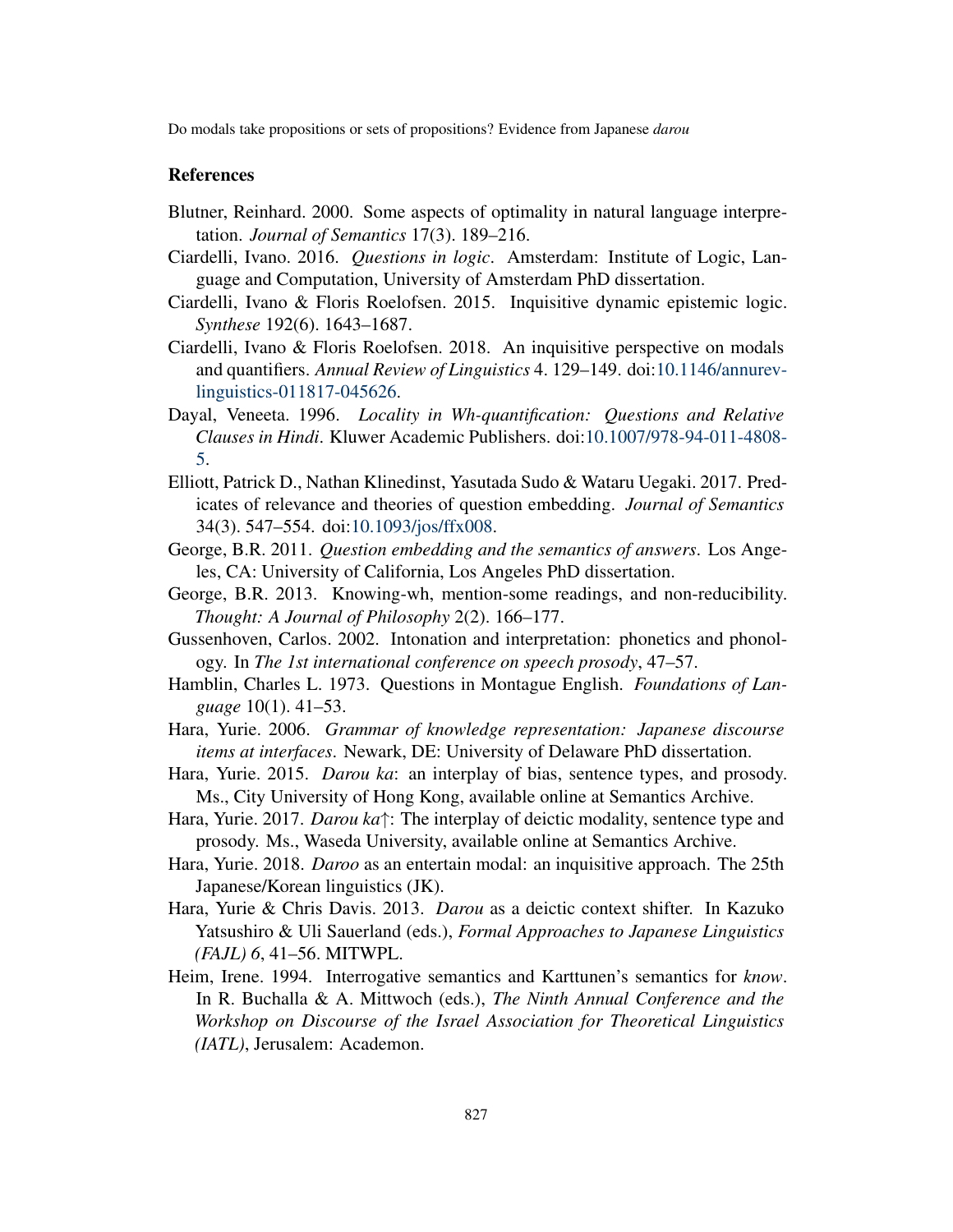- <span id="page-20-14"></span>Horn, Laurence R. 1984. Towards a new taxonomy of pragmatic inference: Qbased and R-based implicatures. In D. Schiffrin (ed.), *Meaning, Form, and Use in Context*, 11–42. Georgetown University Press.
- <span id="page-20-0"></span>Karttunen, Lauri. 1977. Syntax and semantics of questions. *Linguistics and Philosophy* 1. 3–44. doi:[10.1007/bf00351935.](http://dx.doi.org/10.1007/bf00351935)
- <span id="page-20-16"></span>Karttunen, Lauri & Stanley Peters. 1976. What indirect questions conventionally implicate. In *Chicago Linguistic Society (CLS) 12*, 351–368. Chicago Linguistic Society.
- <span id="page-20-17"></span>Karttunen, Lauri & Stanley Peters. 1979. Conventional implicature. *Syntax and Semantics* 11. 1–56.
- <span id="page-20-13"></span>Katzir, Roni. 2007. Structurally-defined alternatives. *Linguistics and Philosophy* 30(6). 669–690. doi:[10.1007/s10988-008-9029-y](http://dx.doi.org/10.1007/s10988-008-9029-y).
- <span id="page-20-12"></span>Kratzer, Angelika. 1981. The notional category of modality. In H.J. Eikmeyer & H. Rieser (eds.), *Words, Worlds, and Contexts: New Approaches in Word Semantics*, 38–74. Berlin: Walter de Gruyter.
- <span id="page-20-1"></span>Lahiri, Utpal. 2000. Lexical selection and quantificational variability in embedded interrogatives. *Linguistics and Philosophy* 23(4). 325–389.
- <span id="page-20-15"></span>Levinson, Stephen. 2000. *Presumptive Meanings*. Cambridge, MA: MIT press.
- <span id="page-20-8"></span>Morimoto, Junko. 1994. *Hanashite no shukan o arawasu fukushi ni tsuite [On adverbs that represent the speaker's subjectivity]*. Tokyo: Kuroshio.
- <span id="page-20-7"></span>Roberts, Tom. 2018. Responsive predicates are question-embedding: Evidence from Estonian. In *Sinn und Bedeutung 22*, 271–288.
- <span id="page-20-11"></span>Roelofsen, Floris & Donka F. Farkas. 2015. Polarity particle responses as a window onto the interpretation of questions and assertions. *Language* 91(2). 359–414.
- <span id="page-20-2"></span>Spector, Benjamin & Paul Egré. 2015. A uniform semantics for embedded interrogatives: An answer, not necessarily the answer. *Synthese* 192(6). 1729–1784.
- <span id="page-20-6"></span>Steinert-Threlkeld, Shane. to appear. An explanation of veridical uniformity universal. *Journal of Semantics* .
- <span id="page-20-10"></span>Sugimura, Yasushi. 2004. Gaizensei o arawasu fukushi to bunmatsu no modality keishiki [Adverbs of probability and sentence-final modality expressions]. *Gengo Bunka Ronshuu* 25(2). 90–111.
- <span id="page-20-9"></span>Takubo, Yukinori. 2001. Gendai nihongo ni okeru nishu no modal jodoshi ni tsuite [On two kinds of modal auxiliaries in Modern Japanese]. *Kannichigo Bungaku Ronsou* 1003–1025.
- <span id="page-20-4"></span>Theiler, Nadine, Floris Roelofsen & Maria Aloni. 2018. A uniform semantics for declarative and interrogative complements. *Journal of Semantics* 35(3). 409– 466. doi[:10.1093/jos/ffy003](http://dx.doi.org/10.1093/jos/ffy003).
- <span id="page-20-3"></span>Uegaki, Wataru. 2015. *Interpreting questions under attitudes*. Cambridge, MA: Massachusetts Institute of Technology PhD dissertation.
- <span id="page-20-5"></span>Uegaki, Wataru. to appear. The semantics of question-embedding predicates. *Lan-*